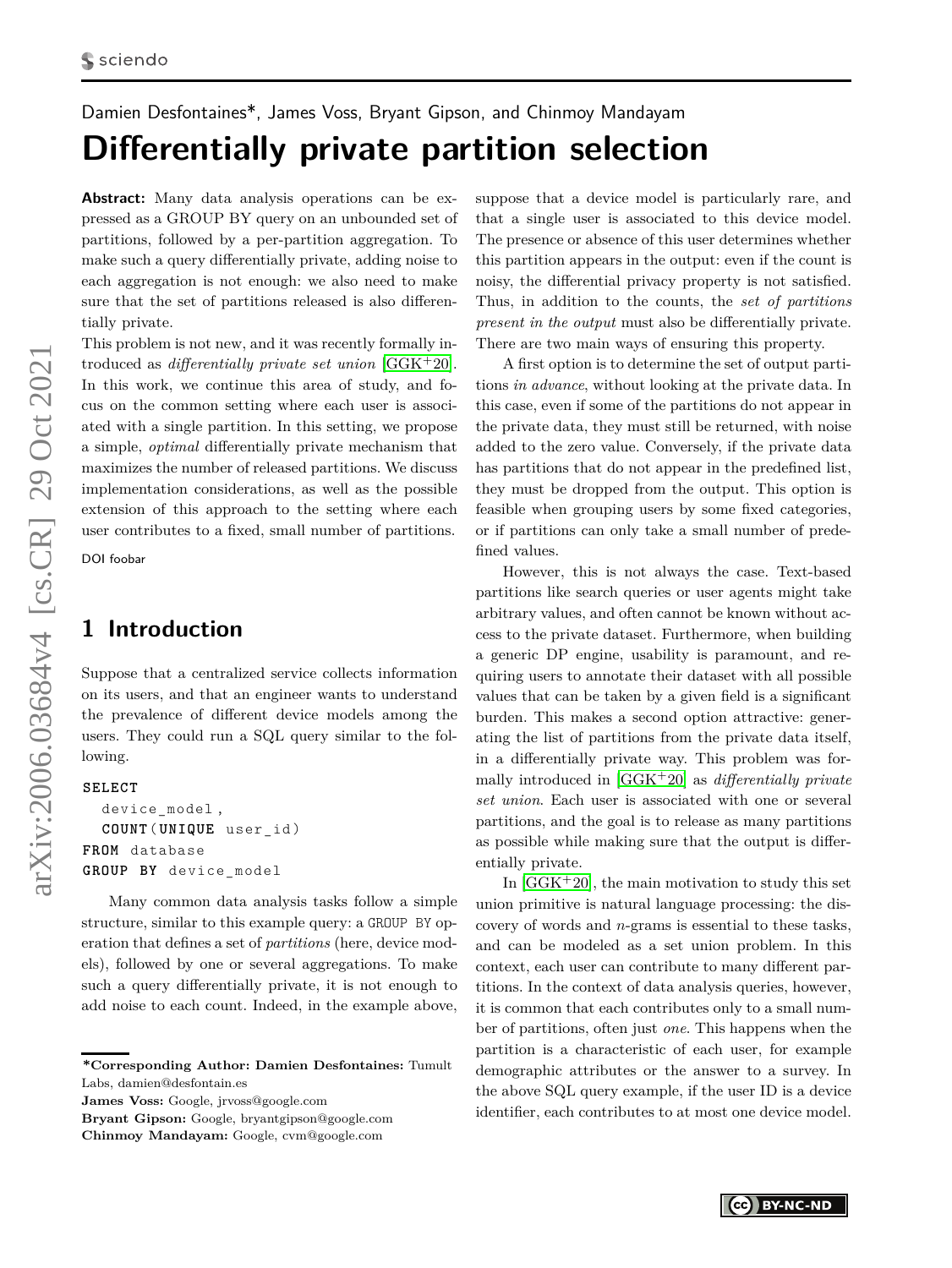In this work, we focus on this particular singlecontribution case, and provide an *optimal* partition selection strategy for this special case. More specifically, we show that there is a fundamental upper bound on the probability of returning a partition associated with *k* users, and present an algorithm that achieves this bound.

This paper is structured as follows. After discussing prior work in more detail and introducing definitions, we present a partition selection mechanism for the case where each user contributes to one partition, and prove its optimality. We then discuss possible extensions to cases where each user contributes to multiple partitions as well as implementation considerations.

### **1.1 Prior work**

In this section, we review existing literature on the problem of releasing a set of partitions from an unbounded set while satisfying differential privacy. This did not get specific attention until  $[GGK^+20]$  $[GGK^+20]$ , but the first algorithm that solves it was introduced in [\[KKMN09\]](#page-13-1), for the specific context of privately releasing search queries. This algorithm works as follows: build a histogram of all partitions, count unique users associated with each partition, add Laplace noise to each count, and keep only the partitions whose counts are above a fixed threshold. The scale of the noise and the value of the threshold determine *ε* and *δ*. This method is simple and natural; it was adapted to work in more general-purpose query engines in  $[WZL+19]$  $[WZL+19]$ .

In  $[GGK^+20]$  $[GGK^+20]$ , the authors focus on the more general problem of differentially private set union. The main use case for this work is word and n-gram discovery in Natural Language Processing: data used in training models must not leak private information about individuals. In this context, each user potentially contributes to many elements; the *sensitivity* of the mechanism can be high. The authors propose two strategies applicable in this context. First, they use a *weighted* histogram so that if a user contributes to fewer elements than the maximum sensitivity, these elements can add more weight to the histogram count. Second, they introduce *policies* that determine which elements to add to the histogram depending on which histogram counts are already above the threshold. These strategies obtain significant utility improvements over the simple Laplace-based strategy.

In this work, in contrast to  $[GGK^+20]$  $[GGK^+20]$ , we focus on the *low-sensitivity* use case: each user contributes to exactly one element. This different setting is common in

data analysis: when the GROUP BY key partitions the set of users in distinct partitions, each user can only contribute to one element to the set union. Choosing the contributions of each user is therefore not relevant; the only question is to optimize the probability of releasing each element in the final result. For this specific problem, we introduce an optimal approach, which maximizes this probability.

### **Public partitions**

When the domain of possible partitions is known in advance and considered public data, no partition selection is necessary. This assumption is typically made implicitly in existing work on histogram publication, either by assuming that the domain is known exactly and not too large [\[HRMS09,](#page-13-3) [DWHL11,](#page-13-4) [XWG10,](#page-13-5) [XXFG12,](#page-13-6) [ACC12,](#page-12-0)  $XZX<sup>+</sup>13, ZCP<sup>+</sup>17$  $XZX<sup>+</sup>13, ZCP<sup>+</sup>17$  $XZX<sup>+</sup>13, ZCP<sup>+</sup>17$  $XZX<sup>+</sup>13, ZCP<sup>+</sup>17$ , or that the attributes are numeric and bounded [\[LXJ14\]](#page-13-9). In the former case, no partition selection is necessary; the strategy usually revolves around grouping known partitions together to limit the impact of the noise. In the latter case, the possible partitions are also indirectly known in advance (all possible intervals in a fixed numerical range), and the problem is to find which intervals to use to slice the data. With such pre-existing knowledge about the partitions, our approach does not provide any benefit.

#### **Domain of fixed size**

When the domain does not conform to one of the assumptions described above, the data domain might still be a subset of some large domain. For example, integer attributes are typically stored using 64 bits. Similarly, it is reasonable to assume that search queries or URLs are strings whose size is bounded by some large number.

We can use this fact to perform partition selection by adding noise to all possible partitions, including the ones that do not contain any data, and only return the ones that are above a given threshold. This process can be simulated in an efficient way, without actually enumerating all partitions [\[CPST11\]](#page-13-10). Other methods might be possible; for example, one could imagine simulating the sparse vector technique  $[DNR^+09]$  $[DNR^+09]$  or one of its multiple-queries variants [\[DR14,](#page-13-12) [LC14,](#page-13-13) [LSL16,](#page-13-14) [KMS20\]](#page-13-15) to ask the number of users in all possible partitions, while ignoring the privacy cost of answers below a threshold.

We are not aware of any work using these techniques for the specific problem of partition selection. We also postulate that they are likely to fail for ex-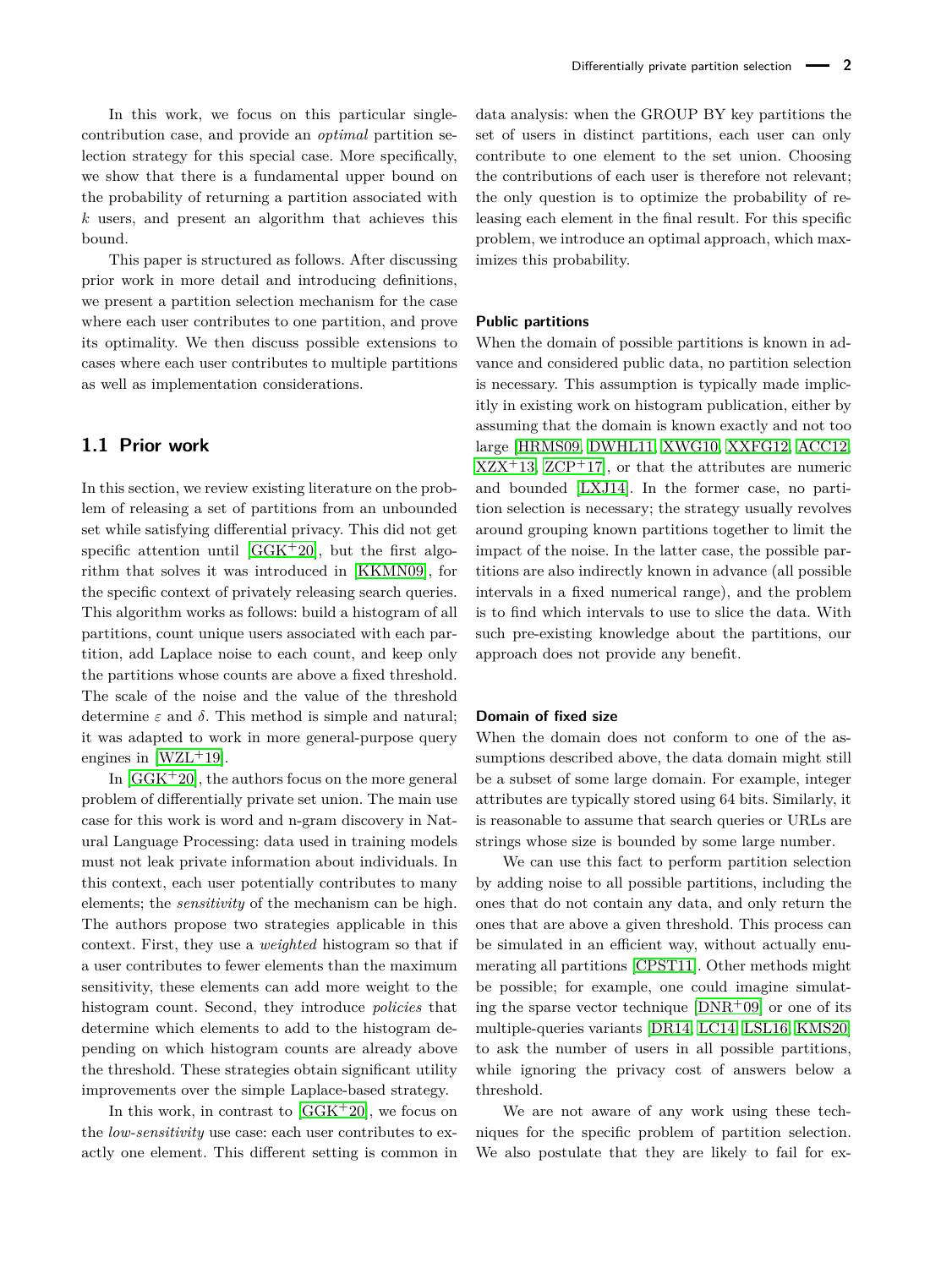tremely large domain sizes (like long strings); the technique in [\[CPST11\]](#page-13-10) outputs a number of false positive partitions linear in the domain size.

#### **Differences with our approach**

In this work, we focus on cases where all assumptions above fail because the domain of the data is unbounded or too large. As such, the only way to learn this domain is by looking at the private data, which must be done in a differentially private way. This assumption is particularly suited to building generic tooling, like general-purpose differentially private query en-gines [\[BHE](#page-12-1)<sup>+</sup>18, [JNS18,](#page-13-16) [WZL](#page-13-2)<sup>+</sup>19, [KTH](#page-13-17)<sup>+</sup>19]. Indeed, to use such an engine, either all the domain of the input data must be enumerated in advance, or partition selection is necessary. But this requires the analyst or data owner to document the data domain for all input databases. This is a significant usability burden, which makes it difficult to scale the use of the query engine. This problem is the main motivator for our work.

### **1.2 Definitions**

Differential privacy (DP) is a standard notion to quantify the privacy guarantees of statistical data. For the problem of differentially private set union, we use  $(\varepsilon, \delta)$ -DP.

**Definition 1** (Differential privacy [\[DMNS06\]](#page-13-18))**.** *A randomized mechanism* M *is* (*ε, δ*)*-differentially private if*  $for any two databases D and D', where D' can be obtained.$ *tained from D by either adding or removing one user, and for all sets S of possible outputs:*

$$
\mathbb{P}[\mathcal{M}(D) \in S] \le e^{\varepsilon} \mathbb{P}[\mathcal{M}(D') \in S] + \delta.
$$

Let us formalize the problem addressed in this work.

**Definition 2** (Differentially private partition selection)**.** *Let U be a universe of* partitions*, possibly infinite. A* partition selection mechanism *is a mechanism* M *that takes a database D in which each user i contributes a subset*  $W_i$  ⊂ *U of partitions, and outputs a subset*  $M(D) \subseteq \cup_i W_i$ .

*The problem of* differentially private partition selection[1](#page-0-0) *consists in finding a mechanism* M *that outputs* *as many partitions as possible while satisfying*  $(\varepsilon, \delta)$ *differential privacy.*

In the main section of this paper, we assume that each user contributes to only one partition  $(|W_i| = 1$  for all *i*). We first study the simplified problem of considering each partition independently. The only question then is: with which probability do we release this partition? And the strategy can simply be reduced to a function associating the number of users in a partition with the probability of keeping the partition. After finding an optimal primitive for this simpler problem, we show that it is actually optimal in a stronger sense, even among mechanisms that consider all partitions simultaneously.

**Definition 3** (Partition selection primitive)**.** *A partition selection primitive is a function*  $\pi : \mathbb{N} \to [0,1]$ such that  $\pi(0) = 0$ . The corresponding partition selec*tion strategy consists in counting the number n of users in each partition, and releasing this partition with probability*  $\pi(n)$ *.* 

*We say that a partition selection primitive is*  $(\varepsilon, \delta)$ *differentially private if the corresponding partition selection strategy*  $\rho_{\pi} : \mathbb{N} \to \{\text{drop}, \text{keep}\}, \text{ defined by:}\$ 

$$
\rho_{\pi}(n) = \begin{cases} \text{drop} & \text{with probability } 1 - \pi(n) \\ \text{keep} & \text{with probability } \pi(n) \end{cases}
$$

*is* (*ε, δ*)*-differentially private.*

Note that partitions associated with no users are not present in the input data, so the probability of releasing them has to be 0: the definition requires  $\pi(0) = 0$ .

### **2 Main result**

In this section, we define an  $(\varepsilon, \delta)$ -DP partition selection primitive  $\pi_{opt}$  and prove that the corresponding partition selection strategy is optimal. In this context, optimal means that it maximizes the probability of releasing a partition with *n* users, for all *n*.

<span id="page-2-0"></span>**Definition 4** (Optimal partition selection primitive)**.** *A partition selection primitive*  $\pi_{\text{opt}}$  *is* optimal for  $(\varepsilon, \delta)$ -DP *if it is* (*ε, δ*)*-DP, and if for all* (*ε, δ*)*-DP partition selection primitives*  $\pi$  *and all*  $n \in \mathbb{N}$ *:* 

$$
\pi(n) \leq \pi_{\text{opt}}(n).
$$

We introduce our main result, then we prove it in two steps: we first prove that the optimal partition selection

**<sup>1</sup>** Also called *differentially private set union* [\[GGK](#page-13-0)+20].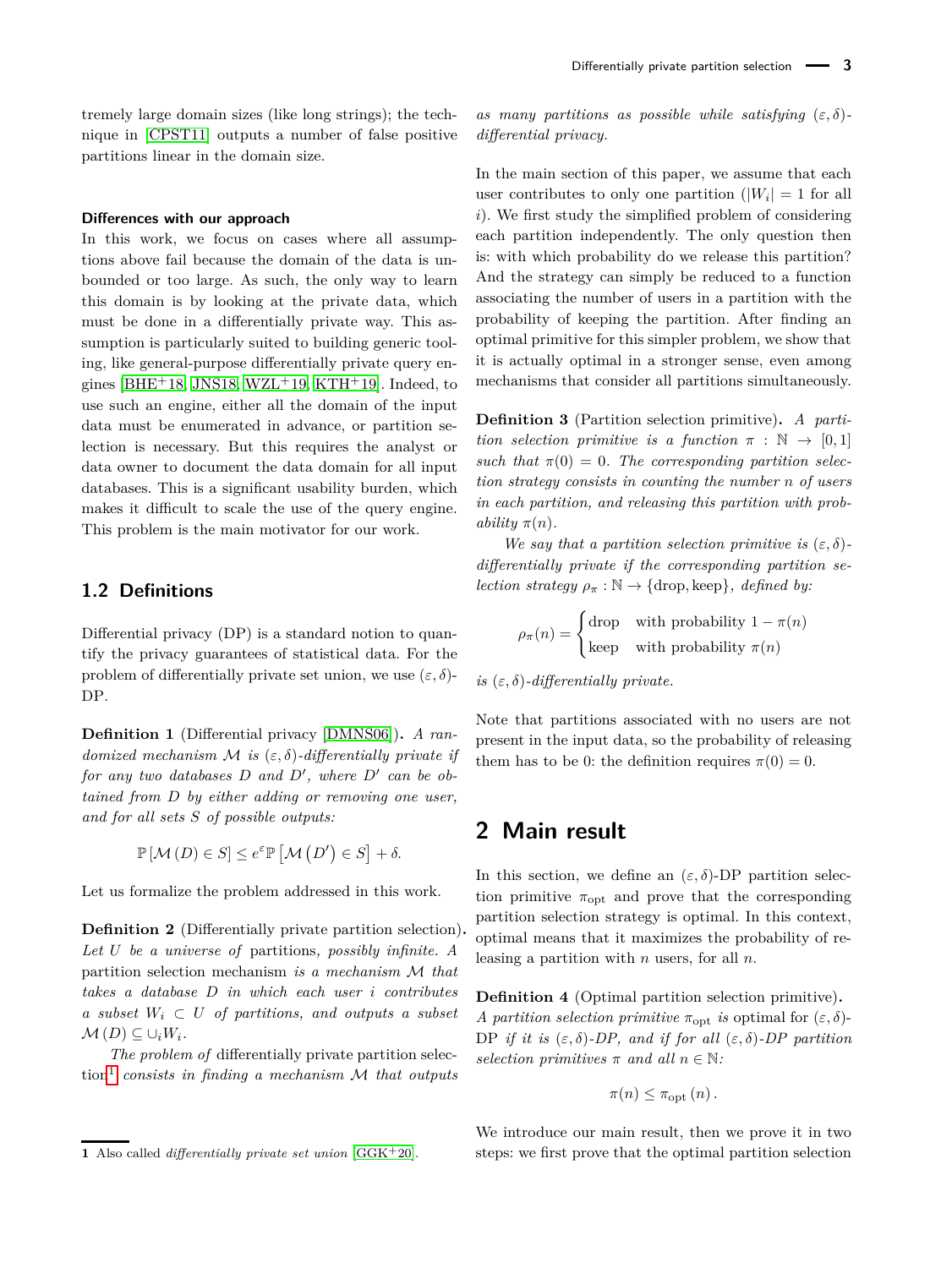primitive can be obtained recursively, then derive the closed-form formula of our main result from the recurrence relation.

<span id="page-3-7"></span>**Theorem 1** (General solution for  $\pi_{opt}$ ). Let  $\varepsilon > 0$  and  $\delta \in (0,1)$ *. Defining:* 

$$
n_1 = 1 + \left\lfloor \frac{1}{\varepsilon} \ln \left( \frac{e^{\varepsilon} + 2\delta - 1}{(e^{\varepsilon} + 1)\delta} \right) \right\rfloor,
$$
  
\n
$$
n_2 = n_1 + \left\lfloor \frac{1}{\varepsilon} \ln \left( 1 + \frac{e^{\varepsilon} - 1}{\delta} \left( 1 - \pi_{\text{opt}} \left( n_1 \right) \right) \right) \right\rfloor,
$$

*and*  $m = n - n_1$ *, the partition selection primitive*  $\pi_{\text{opt}}$ *defined by:*

$$
- \pi_{\text{opt}}(n) = \frac{e^{n\varepsilon} - 1}{e^{\varepsilon} - 1} \cdot \delta \text{ if } n \le n_1,
$$
  
\n
$$
- \pi_{\text{opt}}(n) = \left(1 - e^{-m\varepsilon}\right) \left(1 + \frac{\delta}{e^{\varepsilon} - 1}\right) + e^{-m\varepsilon} \pi_{\text{opt}}(n_1) \text{ if}
$$
  
\n
$$
n > n_1 \text{ and } n \le n_2,
$$
  
\n
$$
- 1 \text{ otherwise}
$$

*is optimal for*  $(\varepsilon, \delta)$ -*DP.* 

These formulas assume  $\varepsilon > 0$  and  $\delta > 0$ . We also cover the special cases where  $\varepsilon = 0$  or  $\delta = 0$ .

#### <span id="page-3-5"></span>**Theorem 2** (Special cases for  $\pi_{\text{opt}}$ ).

- 1. If  $\delta = 0$ , partition selection is impossible: the opti*mal partition selection primitive*  $\pi_{opt}$  *for*  $(\varepsilon, 0)$ *-DP is defined by*  $\pi_{\text{opt}}(n) = 0$  *for all n*.
- *2.* If  $\varepsilon = 0$ , the optimal partition selection primitive  $\pi_{\text{opt}}$  *for*  $(0, \delta)$ *-DP is defined by*  $\pi_{\text{opt}}(n) = \min(1, n\delta)$ *for all n.*

### <span id="page-3-8"></span>**2.1 Recursive construction**

How do we construct a partition selection primitive *π* so that the partition is output with the highest possible probability under the constraint that  $\pi$  is  $(\varepsilon, \delta)$ -DP? Using the definition of differential privacy, the following inequalities must hold for all  $n \in \mathbb{N}$ .

$$
\pi(n+1) \le e^{\varepsilon} \pi(n) + \delta \tag{1}
$$

$$
\pi(n) \le e^{\varepsilon} \pi(n+1) + \delta \tag{2}
$$

$$
(1 - \pi(n+1)) \le e^{\varepsilon}(1 - \pi(n)) + \delta \tag{3}
$$

$$
(1 - \pi(n)) \le e^{\varepsilon} (1 - \pi(n+1)) + \delta. \tag{4}
$$

These inequalities are not only necessary, but also *sufficient* for  $\pi$  to be DP. Thus, the optimal partition selection primitive can be constructed by recurrence, maximizing each value while still satisfying the inequalities above. As we will show, only inequalities [\(1\)](#page-3-0) and [\(4\)](#page-3-1) above need be included in the recurrence relationship.

The latter can be rearranged as:

$$
\pi_{\text{opt}}(n+1) \le 1 - e^{-\varepsilon} (1 - \pi_{\text{opt}}(n) - \delta)
$$

which leads to the following recursive formulation for *π*opt.

<span id="page-3-6"></span>**Lemma 1** (Recursive solution for  $\pi_{\text{opt}}$ ). *Given*  $\delta \in$  $[0, 1]$  *and*  $\varepsilon \geq 0$ ,  $\pi_{opt}$  *satisfies the following recurrence relationship:*  $\pi_{\text{opt}}(0) = 0$ *, and for all*  $n \geq 0$ *:* 

<span id="page-3-2"></span>
$$
\pi_{\text{opt}}(n+1) = \min(\n\begin{cases}\ne^{\varepsilon} \pi_{\text{opt}}(n) + \delta, \\
1 - e^{-\varepsilon} (1 - \pi_{\text{opt}}(n) - \delta), \\
1)\n\end{cases}
$$
\n(5)

*Proof.* Let  $\pi_0$  be defined by recurrence as above; we will prove that  $\pi_0 = \pi_{\text{opt}}$ .

First, let us show that  $\pi_0$  is monotonic. Fix  $n \in \mathbb{N}$ . It suffices to show for each argument of the min function in [\(5\)](#page-3-2) is larger than  $\pi_0(n)$ .

*First argument.* Since  $\varepsilon \geq 0$  implies  $e^{\varepsilon} \geq 1$  and  $\delta \geq 0$ , we trivially have  $e^{\varepsilon} \pi_0(n) + \delta \geq \pi_0(n)$ .

*Second argument.* We have:

$$
1 - e^{-\varepsilon} (1 - \pi_0 (n) - \delta) = 1 - e^{-\varepsilon} (1 - \pi_0 (n)) + e^{-\varepsilon} \delta
$$
  
\n
$$
\geq 1 - (1 - \pi_0 (n))
$$
  
\n
$$
= \pi_0 (n)
$$

using that  $1 - \pi_0(n) \geq 0$  since  $\pi_0(n) \leq 1$  by [\(5\)](#page-3-2). *Third argument.* This is immediate given [\(5\)](#page-3-2) and the fact that  $\pi_0$  (0) = 0.

It follows that  $\pi_0$   $(n+1) \geq \pi_0$   $(n)$ .

Because  $\pi_0$  is monotonic, it immediately satisfies inequalities  $(2)$  and  $(3)$ , and inequalities  $(1)$  and  $(4)$  are satisfied by definition.

Since  $\pi_0$  satisfies all four inequalities above, it is  $(\varepsilon, \delta)$ -DP. Its optimality follows immediately by recurrence: for each  $n+1$ , if  $\pi(n+1) > \pi_{\text{opt}}(n+1)$ , it cannot be  $(\varepsilon, \delta)$ -DP, as one of the inequalities above is not satisfied:  $\pi_0$  is the fastest-growing DP partition selection strategy, and therefore equal to  $\pi_{\text{opt}}$ . П

<span id="page-3-4"></span><span id="page-3-3"></span><span id="page-3-1"></span><span id="page-3-0"></span>Note that the special cases for  $\pi_{\text{opt}}$  in Theorem [2](#page-3-5) can be immediately derived from Lemma [1.](#page-3-6)

### **2.2 Derivation of the closed-form solution**

Let us now show that the closed-form solution of Theorem [1](#page-3-7) can be derived from the recursive solution in [1.](#page-3-6) First, we show that there is a crossover point  $n_1$ , below which only the first term of the recurrence relation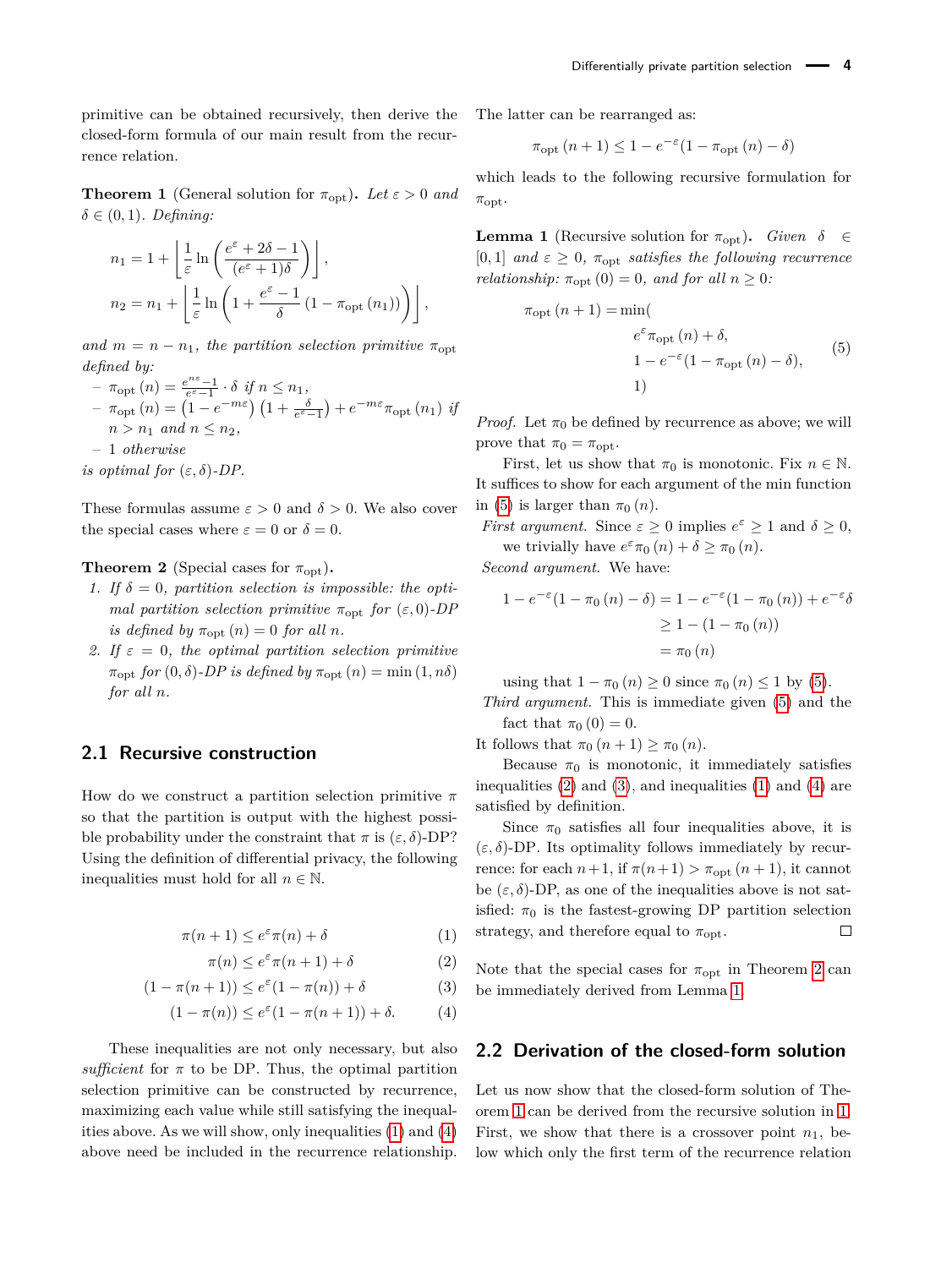matters, and after which only the second term matters (until  $\pi_{\text{opt}}(n)$  reaches 1).

<span id="page-4-0"></span>**Lemma 2.** *Assume*  $\varepsilon > 0$  *and*  $\delta > 0$ *. There are crossover points*  $n_1, n_2 \in \mathbb{N}$  *such that*  $0 \leq n_1 \leq n_2$  *and* 

- $\pi_{\text{opt}}(n) = 0 \text{ if } n = 0,$
- $-\pi_{\text{opt}}(n) = \pi_{\text{opt}}(n-1) e^{\varepsilon} + \delta \text{ if } n > 0 \text{ and } n \leq n_1,$
- $\pi_{\text{opt}}(n) = 1 e^{-\varepsilon} (1 \pi_{\text{opt}}(n-1) \delta) \text{ if } n > n_1$ *and*  $n \leq n_2$ *,*
- $-\pi_{\text{opt}}(n) = 1$  *otherwise.*

*Proof.* We consider the arguments in the min statement in [\(5\)](#page-3-2), substituting *x* for  $\pi_{opt}(n)$ :

$$
\alpha_1(x) = e^{\varepsilon} x + \delta
$$
  
\n
$$
\alpha_2(x) = 1 - e^{-\varepsilon} (1 - x - \delta)
$$
  
\n
$$
\alpha_3(x) = 1
$$

This substitution allows us to work directly in the space of probabilities instead of restricting ourselves to the sequence  $(\pi_{\text{opt}}(n))_{n=0}^{\infty}$ . Taking the first derivative of these functions yields:

$$
\alpha'_1(x) = e^{\varepsilon}
$$
  
\n
$$
\alpha'_2(x) = e^{-\varepsilon}
$$
  
\n
$$
\alpha'_3(x) = 0
$$

Since the derivative of  $\alpha_1(x) - \alpha_2(x)$  is  $e^{\varepsilon} - e^{-\varepsilon} > 0$ , there exists at most one crossover point  $x_1$  such that  $\alpha_1(x) < \alpha_2(x)$  for all  $x < x_1, \alpha_2(x_1) = \alpha_1(x_1)$ , and  $\alpha_1(x) > \alpha_2(x)$  for all  $x > x_1$ . Setting  $\alpha_1(x) = \alpha_2(x)$  and solving for *x* yields:

$$
e^{\varepsilon}x + \delta = 1 - e^{-\varepsilon}(1 - x - \delta)
$$

which leads to:

$$
e^{\varepsilon}x - e^{-\varepsilon}x = 1 - \delta - e^{-\varepsilon}(1 - x - \delta)
$$

and finally:

$$
x_1=(1-\delta)\cdot\frac{1-e^{-\varepsilon}}{e^{\varepsilon}-e^{-\varepsilon}}.
$$

Since the derivative of  $\alpha_2(x) - \alpha_3(x)$  is  $e^{-\epsilon} > 0$ , there exists at most one crossover point  $x_2$  such that  $\alpha_2(x)$  $\alpha_3(x)$  for all  $x < x_2$ ,  $\alpha_2(x_2) = \alpha_3(x_2)$ , and  $\alpha_2(x)$  $\alpha_3(x)$  for all  $x > x_2$ . Setting  $\alpha_2(x) = \alpha_3(x)$  and solving for *x* yields:

$$
x_2=1-\delta.
$$

From the formulas for  $x_1$  and  $x_2$ , it is immediate that  $0 < x_1 < x_2 < 1$ . As such, the interval [0,1] can be divided into three non-empty intervals:

1. On  $[0, x_1]$ ,  $\alpha_1(x)$  is the active argument of  $\min(\alpha_1(x), \alpha_2(x), \alpha_3(x)).$ 

- 2. On  $[x_1, x_2]$ ,  $\alpha_2(x)$  is the active argument of  $\min(\alpha_1(x), \alpha_2(x), \alpha_3(x)).$
- 3. On  $[x_2, 1]$ ,  $\alpha_3(x)$  is the active argument of  $\min(\alpha_1(x), \alpha_2(x), \alpha_3(x)).$

The existence of the crossover points is not enough to prove the lemma: we must also show that these points are reached in a finite number of steps. For all  $n \geq 1$  such that  $\pi_{opt}(n) \neq 1$ , we have:

$$
\pi_{\text{opt}}(n) - \pi_{\text{opt}}(n-1)
$$
\n
$$
= \min\left(\begin{array}{c} e^{\varepsilon} \pi_{\text{opt}}(n-1) + \delta, \\ 1 - e^{-\varepsilon} (1 - \pi_{\text{opt}}(n-1) - \delta) \end{array}\right)
$$
\n
$$
- \pi_{\text{opt}}(n-1)
$$
\n
$$
\geq \min\left(\delta, \left(1 - e^{-\varepsilon}\right) (1 - \pi_{\text{opt}}(n-1)) + e^{-\varepsilon} \delta\right)
$$
\n
$$
\geq e^{-\varepsilon} \delta.
$$

Since  $\pi_{\text{opt}}(n) - \pi_{\text{opt}}(n-1)$  is bounded from below by a strictly positive constant  $e^{-\varepsilon}$ *δ*, the sequence achieves the maximal probability 1 for finite *n*.  $\Box$ 

This allows us to derive the closed-form solution for *n <*  $n_1$  and for  $n_1 \leq n \leq n_2$  stated in Theorem [1.](#page-3-7)

**Lemma 3.** *Assume*  $\varepsilon > 0$  *and*  $\delta \leq 0$ *. If*  $n \leq n_1$ *, then*  $\pi_{\text{opt}}(n) = \frac{e^{n\varepsilon}-1}{e^{\varepsilon}-1} \cdot \delta$ . If  $n_1 \leq n \leq n_2$ , then denoting  $m = n - n_1$ :

$$
\pi_{\text{opt}}(n) = \left(1 - e^{-m\varepsilon}\right) \left(1 + \frac{\delta}{e^{\varepsilon} - 1}\right) + e^{-m\varepsilon} \pi_{\text{opt}}(n_1).
$$

*Proof.* For  $n < n_1$ , expanding the recurrence relation yields:

$$
\pi_{\text{opt}}(n) = \pi_{\text{opt}}(n-1) e^{\varepsilon} + \delta
$$

$$
= \delta \sum_{k=0}^{n-1} e^{k\varepsilon}
$$

$$
= \frac{e^{n\varepsilon} - 1}{e^{\varepsilon} - 1} \cdot \delta.
$$

For  $n_1 \leq n < n_2$ , denoting  $m = n - n_1$ , expanding the recurrence relation yields:

$$
\pi_{\text{opt}}(n) = 1 - e^{-\varepsilon} (1 - \pi_{\text{opt}}(n - 1) - \delta)
$$
  
\n
$$
= (1 - e^{-\varepsilon} + \delta e^{-\varepsilon}) \sum_{k=0}^{m-1} e^{-k\varepsilon} + e^{-m\varepsilon} \pi_{\text{opt}}(n_1)
$$
  
\n
$$
= (1 - e^{-\varepsilon} + \delta e^{-\varepsilon}) \frac{1 - e^{-m\varepsilon}}{1 - e^{-\varepsilon}} + e^{-m\varepsilon} \pi_{\text{opt}}(n_1)
$$
  
\n
$$
= (1 - e^{-m\varepsilon}) \left( 1 + \frac{\delta}{e^{\varepsilon} - 1} \right) + e^{-m\varepsilon} \pi_{\text{opt}}(n_1).
$$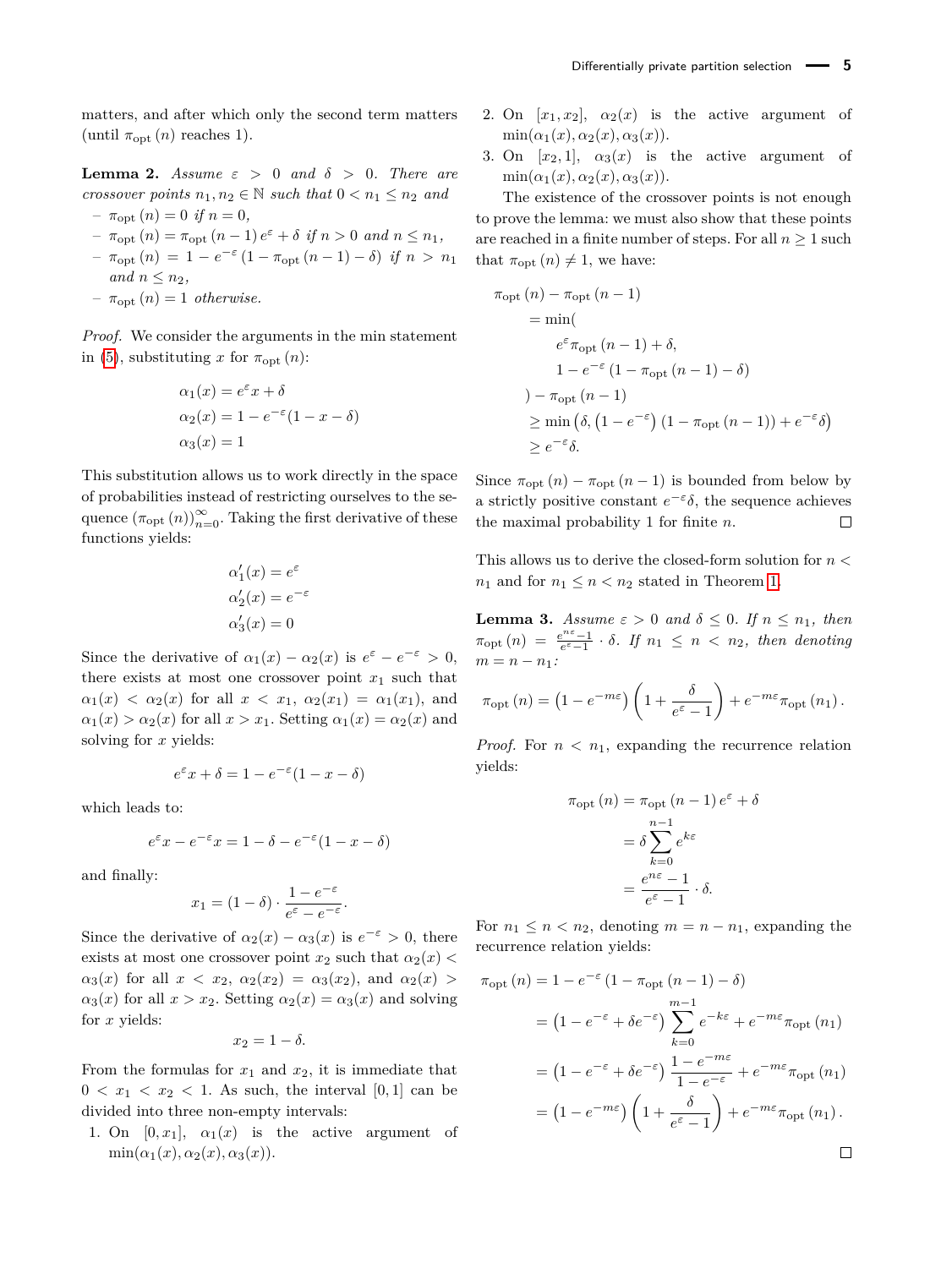We can now find a closed-form solution for  $n_1$  and for *n*2.

**Lemma 4.** *The first crossover point*  $n_1$  *is:* 

$$
n_1 = 1 + \left\lfloor \frac{1}{\varepsilon} \ln \left( \frac{e^{\varepsilon} + 2\delta - 1}{\delta(e^{\varepsilon} + 1)} \right) \right\rfloor \tag{6}
$$

*Proof.* Using the formula for  $x_1$  in the proof of Lemma [2,](#page-4-0) we see that  $\pi_{\text{opt}}(n-1) \leq x_1$  whenever:

$$
\frac{e^{(n-1)\varepsilon}-1}{e^{\varepsilon}-1}\cdot\delta\leq\frac{1-\delta}{e^{\varepsilon}+1}.
$$

Rearranging terms, we can rewrite this inequality as:

$$
n \le 1 + \frac{1}{\varepsilon} \ln \left[ \frac{(1-\delta)(e^{\varepsilon} - 1)}{\delta(e^{\varepsilon} + 1)} + 1 \right]
$$
  
=  $1 + \frac{1}{\varepsilon} \ln \left[ \frac{(1-\delta)(e^{\varepsilon} - 1) + \delta(e^{\varepsilon} + 1)}{\delta(e^{\varepsilon} + 1)} \right]$   
=  $1 + \frac{1}{\varepsilon} \ln \left[ \frac{e^{\varepsilon} + 2\delta - 1}{\delta(e^{\varepsilon} + 1)} \right].$ 

Since *n* is an integer, the supremum value defining  $n_1$ is achieved by taking the floor of the right-hand side of this inequality, which concludes the proof.  $\Box$ 

**Lemma 5.** *The second crossover point*  $n_2$  *is:* 

$$
n_2 = n_1 + \left\lfloor \frac{1}{\varepsilon} \ln \left( 1 + \frac{e^{\varepsilon} - 1}{\delta} \left( 1 - \pi_{\text{opt}} \left( n_1 \right) \right) \right) \right\rfloor
$$

*Proof.* We want to find the maximal *m* such that:

$$
\left(1 - e^{-m\varepsilon}\right) \left(1 + \frac{\delta}{e^{\varepsilon} - 1}\right) + e^{-m\varepsilon} \pi_{\text{opt}}\left(n_1\right) \le 1.
$$

We can rewrite this condition into:

$$
-e^{-m\varepsilon} \left( 1 + \frac{\delta}{e^{\varepsilon} - 1} - \pi_{\text{opt}}(n_1) \right) \le \frac{-\delta}{e^{\varepsilon} - 1}
$$

which leads to:

$$
e^{m\varepsilon} \le \frac{e^{\varepsilon} - 1}{\delta} \left( 1 + \frac{\delta}{e^{\varepsilon} - 1} - \pi_{\text{opt}}(n_1) \right)
$$

$$
\le 1 + \frac{e^{\varepsilon} - 1}{\delta} \left( 1 - \pi_{\text{opt}}(n_1) \right)
$$

and finally:

$$
m \leq \frac{1}{\varepsilon} \ln \left( 1 + \frac{e^{\varepsilon} - 1}{\delta} \left( 1 - \pi_{\text{opt}} \left( n_1 \right) \right) \right)
$$

since *m* must be an integer, we take the floor of the righthand side of this inequality to obtain the result.  $\Box$ 

### **2.3 More generic optimality result**

Theorem [1](#page-3-7) provides an optimal partition selection primitive in the sense of Definition [4:](#page-2-0) a mechanism using this primitive on each partition separately is optimal among the class of mechanisms that consider every partition separately. The mechanism cannot use auxiliary knowledge about relationships within partitions, and the decision for a given partition cannot depend on the data in other partitions. Can we extend the optimality result to a larger class of algorithms, that take the full list of partitions as input?

We can answer that question in the affirmative, in the particular case where each user contributions a single partition. First, we need to define what optimality means in a more general context. Recall that a partition selection mechanism takes a database *D* in which each user contributes a subset  $W_i \subset U$  of partitions, and outputs a subset  $\mathcal{M}(D) \subseteq \cup_i W_i$ . The goal is to output as many partitions as possible, which we capture by maximizing the expected value of the number of output partitions.

**Definition 5** (Optimal partition selection mechanism)**.** *A partition selection mechanism M is* optimal for  $(\varepsilon, \delta)$ -DP and sensitivity  $\kappa$  *if it is*  $(\varepsilon, \delta)$ -DP, and *if for all*  $(\varepsilon, \delta)$ -DP partition selection mechanisms  $\mathcal{M}'$ , and all *databases D in which each user contributes at most κ partitions:*

$$
\mathbb{E}\left[\left|\mathcal{M}'\left(D\right)\right|\right] \leq \mathbb{E}\left[\left|\mathcal{M}\left(D\right)\right|\right].
$$

We can now prove our more generic optimality result.

**Theorem 3.** *Let* Mopt *be the partition selection mechanism that, on input D, returns each partition k with probability*  $\pi_{opt}(|\{i \mid W_i = \{k\}\}|)$ *. Then*  $\mathcal{M}_{opt}$  *is optimal for*  $(\varepsilon, \delta)$ -*DP and sensitivity* 1*.* 

*Proof.* Let M be a partition selection mechanism. Since we assume that every user contributes to at most one partition  $(\kappa = 1)$ , it is equivalent to consider the input of  $M$  to be the histogram  $(n_i)_{i \in U}$ , where  $n_i$  is the number of users associated to partition *i*. Of course, if  $n_k = 0$ for some *k*, then *k* must not be in the output set.

Now, for a given partition *k*, fix all values of the histogram except  $n_k = n$ , and denote  $f(n) =$  $\mathbb{P}\left[k \in \mathcal{M}\left(\left(n_i\right)_{i \in U}\right)\right]$ . Then  $f(n)$  must satisfy inequali-ties [1](#page-3-0) to [4](#page-3-1) from Section [2.1](#page-3-8) in order for M to be  $(\varepsilon, \delta)$ -DP. Then, by Theorem [1,](#page-3-7)  $f(n) \leq \pi_{\text{opt}}(n)$ . Now, for a given input  $(n_i)_{i \in U}$ , the expected size of the output set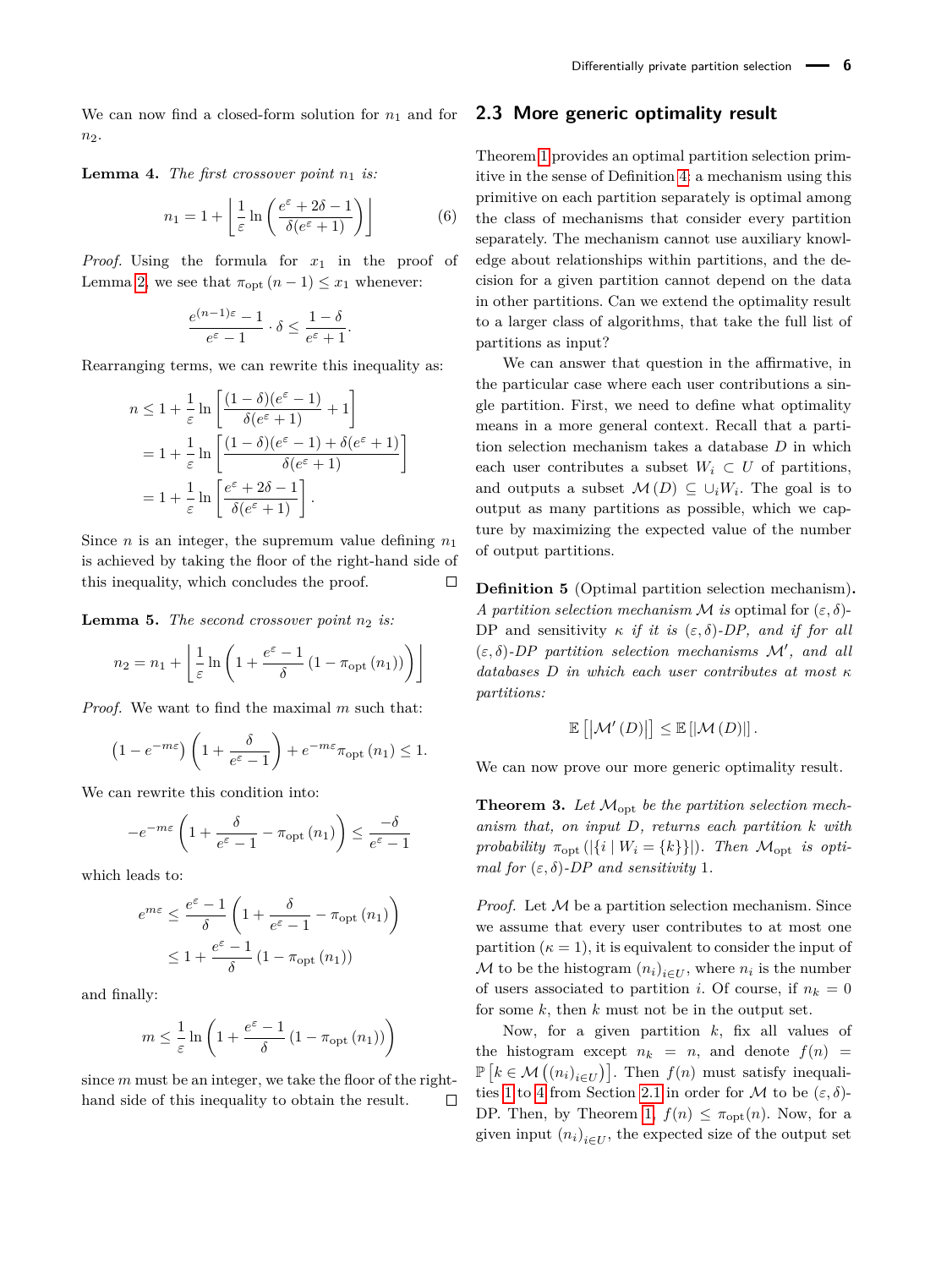$$
\sum_{k\in U}\mathbb{P}\left[k\in\mathcal{M}\left(\left(n_{i}\right)_{i\in U}\right)\right]
$$

which is bounded by  $\sum_{k \in U} \pi_{\text{opt}}(n_k)$ . This is exactly the expected output size obtained with  $\mathcal{M}_{\text{out}}$ , which concludes the proof. П

### **3 Thresholding interpretation**

In this section, we show that modulo a minor change in *ε* or *δ*, the optimal partition selection primitive  $\pi_{opt}$  can be interpreted as a *noisy thresholding* operation, similar to the Laplace-based strategy, but using a truncated version of the geometric distribution. We first define this distribution, then we use it to prove this second characterization of  $\pi_{\text{opt}}$ .

**Definition 6** (*k*-TSGD). *Given*  $p \in (0,1)$  *and*  $k \in \mathbb{N}$ *such that*  $k \geq 1$ *, the k*-truncated symmetric geometric distribution *(k-TSGD) of parameter p is the distribution defined on* Z *such that:*

$$
\mathbb{P}\left[X=x\right] = \begin{cases} c \cdot (1-p)^{|x|} & \text{if } x \in [-k, k] \cap \mathbb{Z} \\ 0 & \text{otherwise} \end{cases} \tag{7}
$$

*where*  $c = \frac{p}{1 + (1-p)^{-c}}$  $\frac{p}{1+(1-p)-2(1-p)^{k+1}}$  *is a normalization constant ensuring that the total probability is* 1*.*

This distribution can also be obtained by taking a sym-metric two-sided geometric distribution<sup>[2](#page-0-0)</sup> [\[GRS12\]](#page-13-19), with success probability *p* and conditioning on the event that the result is in  $[-k, k]$ . As such, the *k*-truncated symmetric geometric distribution is the discrete analogue of the truncated Laplace distribution [\[GDGK20\]](#page-13-20). A similar construction was also defined in [\[GV16\]](#page-13-21) to prove a lower bound on loss with  $(\varepsilon, \delta)$ -differential privacy, but is not a proper probability distribution, since its total mass does not sum up to one<sup>[3](#page-0-0)</sup>.

Given privacy parameters  $\varepsilon$  and  $\delta$ , we can set the values of *p* and *k* such that adding noise drawn from the truncated geometric distribution achieves  $(\varepsilon, \delta)$ differential privacy for counting queries.

<span id="page-6-1"></span>**Definition 7** (Truncated geometric mechanism)**.**

*Given privacy parameters*  $\varepsilon > 0$  *and*  $\delta > 0$ *, let*  $p = 1 - e^{-\varepsilon}$  *and*  $k = \left[\frac{1}{\varepsilon} \ln \left( \frac{e^{\varepsilon} + 2\delta - 1}{(e^{\varepsilon} + 1)\delta} \right)\right]$ *. Let the true result of an integer-valued query with sensitivity 1 be*  $\mu \in \mathbb{Z}$ . Then the truncated geometric mechanism returns  $\mu + X$ *, where X is drawn from the k*-*TSGD with success probability p. The result has the distribution:*

$$
\mathbb{P}\left[Y = y\right] = \begin{cases} c \cdot e^{-|y - \mu|\varepsilon} & \text{if } y \in [\mu - k, \mu + k] \cap \mathbb{Z} \\ 0 & \text{otherwise} \end{cases}
$$

*where*  $c = \frac{1-e^{-\varepsilon}}{1+e^{-\varepsilon}-2e^{-\varepsilon}}$ 1+*e*−*ε*−2*e*−(*k*+1)*<sup>ε</sup> is a normalization constant ensuring that the total probability is* 1*.*

The value of *k* is the smallest value such that

$$
\mathbb{P}\left[X=k\right] = \frac{e^{-k\varepsilon}(1 - e^{-\varepsilon})}{1 + e^{-\varepsilon} - 2e^{-(k+1)\varepsilon}} \le \delta
$$

for the *k*-TSGD.

<span id="page-6-0"></span>**Theorem 4.** *The truncated geometric mechanism satisfies* (*ε, δ*)*-differential privacy.*

*Proof.* This follows the same line of reasoning as the proof of Theorem 1 in [\[GDGK20\]](#page-13-20). The only difference is the change from a continuous distribution to a discrete distribution, since all the values are integers. If the result of the query before adding noise is  $\mu$ , then for an adjacent database, the corresponding value  $\mu'$  must be in  $\{\mu - 1, \mu, \mu + 1\}$ . If  $\mu' = \mu$ , the distribution of the output after adding noise is unchanged, trivially satisfying the  $(\varepsilon, \delta)$ -differential privacy property. By symmetry, it is sufficient to analyze the case when  $\mu' = \mu + 1$ . Here, the new distribution of the output of the mechanism is

$$
\mathbb{P}\left[Y'=y\right] = c \cdot e^{-|y-\mu-1|\varepsilon}
$$

if *y* ∈  $[\mu - k + 1, \mu + k + 1]$ ∩Z, and  $\mathbb{P}[Y' = y]$  otherwise.

By symmetry, to show that  $(\varepsilon, \delta)$ -differential privacy is satisfied, we only need to show that  $\mathbb{P}[Y' \in S] \leq$  $e^{\varepsilon} \mathbb{P}[Y \in S] + \delta$  for all *S* ⊂ Z. For all values  $y \in \mathbb{Z}$  except  $\mu + k + 1$ ,  $\mathbb{P}[Y' = y] \leq e^{\varepsilon} \mathbb{P}[Y = y].$ Also,  $\mathbb{P}[Y = \mu + k + 1] = 0$  and  $\mathbb{P}[Y' = \mu + k + 1] =$  $\mathbb{P}[X = k] > 0$ . Therefore,  $\mathbb{P}[Y' \in S] - e^{\varepsilon} \mathbb{P}[Y \in S]$  is maximized when  $S = {\mu + k + 1}$ . This means that the condition is satisfied if  $\mathbb{P}[X = k] \leq \delta$ . From the definition of *k* in the truncated geometric mechanism:

$$
k = \left\lceil \frac{1}{\varepsilon} \ln \left( \frac{e^{\varepsilon} + 2\delta - 1}{(e^{\varepsilon} + 1)\delta} \right) \right\rceil
$$

which leads to:

$$
e^{k\varepsilon}\geq \frac{e^{\varepsilon}+2\delta-1}{(e^{\varepsilon}+1)\delta}
$$

**<sup>2</sup>** Also called the discrete Laplace distribution [\[IK06\]](#page-13-22).

**<sup>3</sup>** In the proof of Theorem 8, the sum for non-negative *i* is assumed to sum up to  $1/2$ , but 0 is counted twice when summing non-negative and non-positive *i*.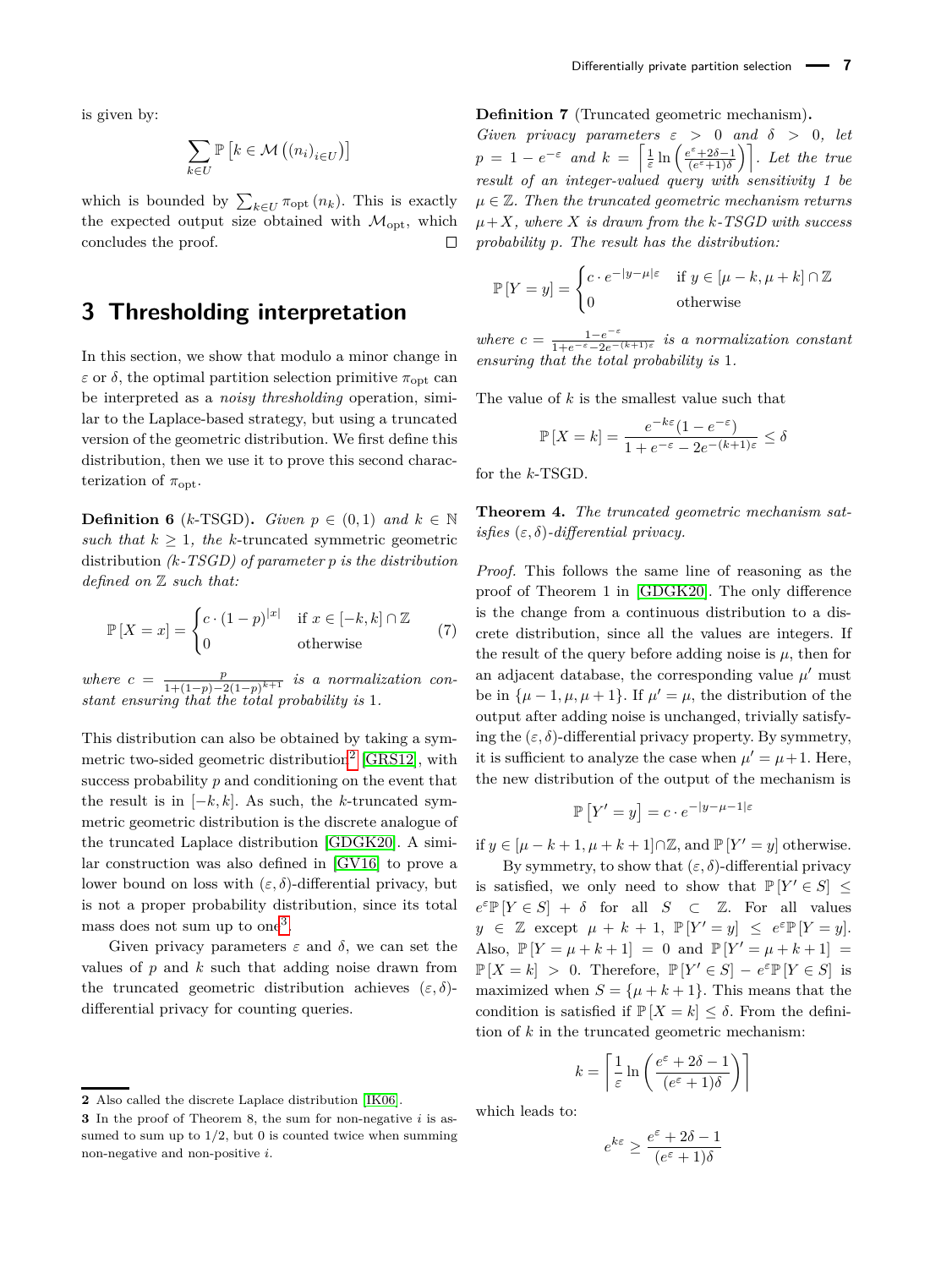thus:

$$
(e^{k\varepsilon})(e^{\varepsilon}+1)\delta - 2\delta \ge e^{\varepsilon} - 1
$$

and:

$$
(1 + e^{-\varepsilon} - 2e^{-(k+1)\varepsilon})\delta \ge e^{-k\varepsilon}(1 - e^{-\varepsilon})
$$

and finally:

$$
\delta \ge \frac{e^{-k\varepsilon}(1 - e^{-\varepsilon})}{1 + e^{-\varepsilon} - 2e^{-(k+1)\varepsilon}}
$$

$$
\ge \mathbb{P}[X = k].
$$

Let us get some intuition why thresholding the truncated geometric mechanism leads to an optimal partition selection primitive. First, we compute the tail cumulative distribution function for the output of the truncated geometric mechanism. Summing the probability masses gives a geometric series:

$$
\mathbb{P}\left[Y \ge y\right] = \begin{cases} 1 & \text{if } y \le \mu - k \\ 1 - \frac{e^{(k+y-\mu)\epsilon} - 1}{e^{\epsilon} - 1}ce^{-k\epsilon} & \text{if } \mu - k \le y \le \mu - 1 \\ \frac{e^{(\mu + k + 1 - y)\epsilon} - 1}{e^{\epsilon} - 1}ce^{-k\epsilon} & \text{if } \mu \le y \le \mu + k \\ 0 & \text{if } y > \mu + k. \end{cases}
$$

If we define  $\delta = ce^{-k\epsilon}$  and rearrange the the cases as functions of  $\mu$ , we get:

<span id="page-7-0"></span>
$$
\mathbb{P}\left[Y \ge y\right] = \begin{cases}\n0 & \text{if } \mu < y - k \\
\frac{e^{(\mu + k + 1 - y)\epsilon} - 1}{e^{\epsilon} - 1} \delta & \text{if } y - k \le \mu \le y \\
1 - \frac{e^{(k + y - \mu)\epsilon} - 1}{e^{\epsilon} - 1} \delta & \text{if } y + 1 \le \mu \le y + k \\
1 & \text{if } \mu \ge y + k.\n\end{cases}
$$
\n
$$
(8)
$$

The  $\mu \leq y$  cases of the formula are the same as the closed-form formula for  $\pi_{\text{opt}}$  in Theorem [1](#page-3-7) for values less than  $n_1$ . The  $\mu > y$  cases are simply the symmetric reflection of the former. We formalize this intuition and show that whenever  $\frac{1}{\varepsilon} \ln \left( \frac{e^{\varepsilon} + 2\delta - 1}{(e^{\varepsilon} + 1)\delta} \right)$  is an integer, the two approaches are exactly the same.

<span id="page-7-1"></span>**Theorem 5** (Noisy thresholding is optimal). *If*  $\delta \in$ (0,1) and  $\varepsilon > 0$  are such that  $k = \frac{1}{\varepsilon} \ln \left( \frac{e^{\varepsilon} + 2\delta - 1}{(e^{\varepsilon} + 1)\delta} \right)$  is *an integer, then for all n:*

$$
\pi_{\text{opt}}(n) = \mathbb{P}\left[n + X \ge k + 1\right]
$$

*where X is a random variable sampled from a ktruncated symmetric geometric distribution of success probability*  $(1 - e^{-\varepsilon})$ *.* 

*Proof.* When  $k = \frac{1}{\varepsilon} \ln \left( \frac{e^{\varepsilon} + 2\delta - 1}{(e^{\varepsilon} + 1)\delta} \right)$  is an integer, we have  $n_1 = k + 1$ , and

$$
e^{k\varepsilon} = \frac{e^{\varepsilon} + 2\delta - 1}{(e^{\varepsilon} + 1)\delta}
$$

which leads to

$$
(e^{k\varepsilon})(e^{\varepsilon}+1)\delta=e^{\varepsilon}-1+2\delta
$$

and

$$
(e^{(k+1)\varepsilon}-1)\delta + (e^{k\varepsilon}-1)\delta = e^{\varepsilon}-1.
$$

On further rearranging, we get

$$
\frac{e^{(k+1)\varepsilon}-1}{e^{\varepsilon}-1} \cdot \delta + \frac{e^{k\varepsilon}-1}{e^{\varepsilon}-1} \cdot \delta = 1,
$$

and thus:

$$
1 - \pi_{\text{opt}}(n_1) = \pi_{\text{opt}}(n_1 - 1).
$$

From Lemma [2,](#page-4-0) we also get

$$
1 - \pi_{\text{opt}}(n) = e^{-\varepsilon}((1 - \pi_{\text{opt}}(n-1)) - \delta)
$$

if  $n_1 < n < n_2$ . Since we also have

$$
\pi_{\text{opt}}(n) = e^{\varepsilon}(\pi_{\text{opt}}(n-1) + \delta)
$$

if  $0 < n \leq n_1$ , we find that for  $n_1 < n \leq n_2$ ,

$$
\pi_{\text{opt}}(n) = 1 - \pi_{\text{opt}}(2n_1 - 1 - n)
$$

$$
= 1 - \frac{e^{(2k+1-n)\varepsilon} - 1}{e^{\varepsilon} - 1} \cdot \delta.
$$

Consequently, for such special combinations of *ε* and *δ*

$$
n_2 = 2n_1 - 1 = 2k + 1.
$$

Now, rewriting the formula for  $\pi_{\text{opt}}$  in Theorem [1](#page-3-7) using  $\mu = n$  and  $k = n_1 - 1$  gives us that  $\pi_{\text{opt}}(\mu)$  is:

$$
\begin{array}{l} -\ 0 \ \text{if} \ \mu \leq 0, \\ -\ \frac{e^{(\mu + k + 1 - (k+1))\varepsilon}-1}{e^{\varepsilon}-1} \cdot \delta \ \text{if} \ \mu \leq k+1, \\ -\ \left(1 - e^{(\mu - (k+1))\varepsilon}\right)\left(1 + \frac{\delta}{e^{\varepsilon}-1}\right) + e^{(\mu - (k+1))\varepsilon}\frac{e^{(k+1)\varepsilon}-1}{e^{\varepsilon}-1} \cdot \\ \delta \ \text{if} \ k+1 < \mu \leq 2k+1, \end{array}
$$

– 1 otherwise.

Comparing this with [\(8\)](#page-7-0) shows that for this combination of  $\varepsilon$  and  $\delta$ , and for the corresponding derived values of *p* and *k*,

$$
\pi_{\mathrm{opt}}(\mu) = \mathbb{P}\left[Y \geq k+1\right].
$$

 $\Box$ 

This characterization suggests a simple implementation of the optimal partition selection primitive, at a minor cost in *ε* or *δ*. Given arbitrary *ε* and *δ*, one can replace *ε*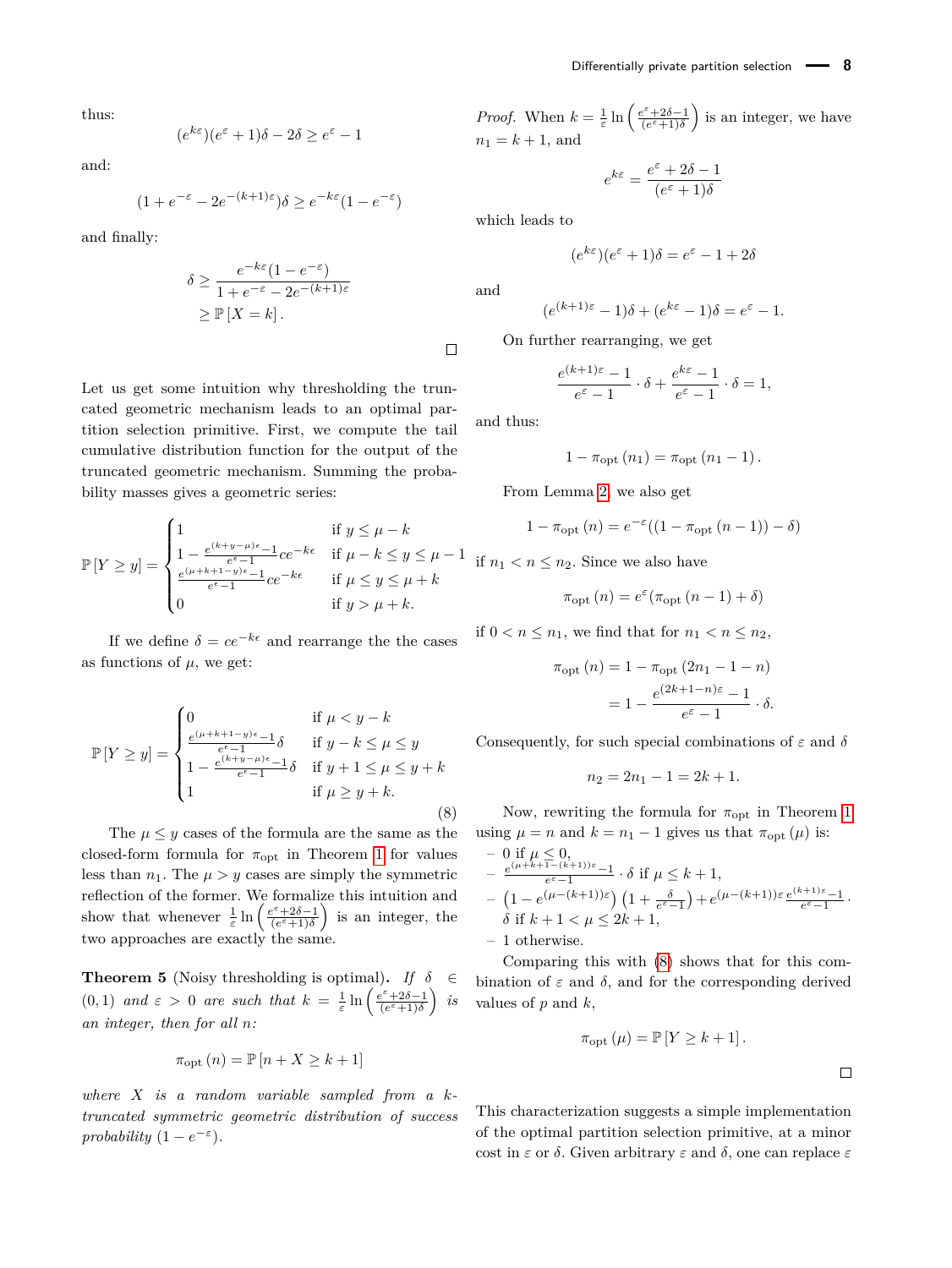by  $\hat{\varepsilon} \leq \varepsilon$ , or  $\delta$  by  $\hat{\delta} \leq \delta$  to ensure that *k* from Theorem [5](#page-7-1) is an integer. In our definition of the truncated geometric mechanism, we choose the latter strategy, requiring a slightly lower  $\delta$  by using an integer upper bound on *k*, and using  $p = 1 - e^{-\varepsilon}$  to fully utilize the  $\varepsilon$  budget. We then apply the truncated geometric mechanism to the number of unique users in each partition, and return this partition if the noisy count is larger than *k*. Further, this noisy count may also be published for such a partition, while still satisfying  $(\varepsilon, \delta)$ -differential privacy.

To see this, consider an arbitrarily large finite family of partitions<sup>[4](#page-0-0)</sup>  $Q$  such that each user in a database  $D$  is associated with at most one partition  $q \in Q$ . Consider the following mechanism.

**Definition 8** (*k*-TSGD thresholded release)**.** *For a database D*, let  $c_q(D)$  be the number of users associated with partition q. Let  $Q_D \subset Q$  be the finite sub*set*  $\{q \mid q \in Q \text{ and } c_q(D) > 0\}$  *of partitions present in the dataset D. Let the noise*  $X_q$  *for*  $q \in Q$  *be i.i.d. random variables drawn from the k-TSGD of parameters*  $p = 1 - e^{-\varepsilon}$  *and*  $k = \left[\frac{1}{\varepsilon} \ln \left( \frac{e^{\varepsilon} + 2\delta - 1}{(e^{\varepsilon} + 1)\delta} \right)\right]$ . Let  $\hat{c}_q(D) = c_q(D) + X_q$ *. Then, the k*-TSGD thresholded *release mechanism produces the set*

$$
\{(q, \hat{c}_q(D)) \mid q \in Q_D \text{ and } \hat{c}_q(D) > k\}.
$$

**Theorem 6.** *The k-TSGD thresholded release mechanism satisfies* (*ε, δ*)*-differential privacy.*

*Proof.* Consider the mechanism that adds a *k*-TSGD of parameter  $p = 1 - e^{-\varepsilon}$  and  $k = \left[\frac{1}{\varepsilon} \ln \left( \frac{e^{\varepsilon} + 2\delta - 1}{e^{\varepsilon} + 1)\delta} \right)\right]$ to every possible partition count, including those not present in the dataset. That is, we apply the truncated geometric mechanism to the unique-user counts for all possible partitions (even partitions not contained in the database), which produces the set

$$
\{(q,\hat{c}_q(D)) \mid q \in Q\}.
$$

This mechanism is  $(\varepsilon, \delta)$ -differentially private: a single user's addition or removal changes only one partition, and on this partition, Theorem [4](#page-6-0) shows that the output satisfies  $(\varepsilon, \delta)$ -differential privacy. Combined with the condition that the noise values are independent, this means that the entire mechanism is also  $(\varepsilon, \delta)$ differentially private.

Adding a thresholding step to release the noised values only when they are greater than *k* is only post-

processing. Therefore, the entire mechanism that releases

$$
\{(q, \hat{c}_q(D)) \mid q \in Q \text{ and } \hat{c}_q(D) > k\}
$$

is also  $(\varepsilon, \delta)$ -differentially private.

Now, notice that this mechanism is *exactly the same* as if we had only added noise to the partitions in  $Q_D$ : the noise added to zero in empty partitions will be at most *k*, so these partitions will be removed from the output in the thresholding step. Since these two mechanisms are identical and one is  $(\varepsilon, \delta)$ -differentially private, both are  $(\varepsilon, \delta)$ -differentially private.  $\Box$ 

We note that this can be extended to the case where the set of allowed partitions *Q* is countably infinite, using standard techniques from measure theory [\[HLM15\]](#page-13-23). Thus, this mechanism is the  $(\varepsilon, \delta)$ -differential privacy equivalent of Algorithm FILTER in  $[CPST12]$ , which achieves  $(\varepsilon, 0)$ -differential privacy when the set of possible partitions is known beforehand and not very large.

To demonstrate the utility of such an operation, consider a slight variation of the example query presented in the introduction.

#### **SELECT**

device\_model , **COUNT** ( user\_id ) , **AVG** ( latency ) **FROM** database **GROUP BY** device\_model

For simplicity, let us assume that each user contributes only one row with a single value for the latency. Then, this may be implemented in the following way.

# **SELECT**

```
device_model ,
  COUNT ( user_id ) ,
  SUM ( latency ) / COUNT ( user_id )
FROM database
GROUP BY device_model
```
The available  $(\varepsilon, \delta)$  budget must be split up for the partition selection, sum and count. Instead of instantiating separate noise values for partition selection and the count and having to split up the  $(\varepsilon, \delta)$ , we can use noisy thresholding on the count. This may be used to obtain a more accurate count or to leave more of the  $(\varepsilon, \delta)$  budget for the sum estimation.

**<sup>4</sup>** For example, all possible partitions representable by bytestrings that fit within available data storage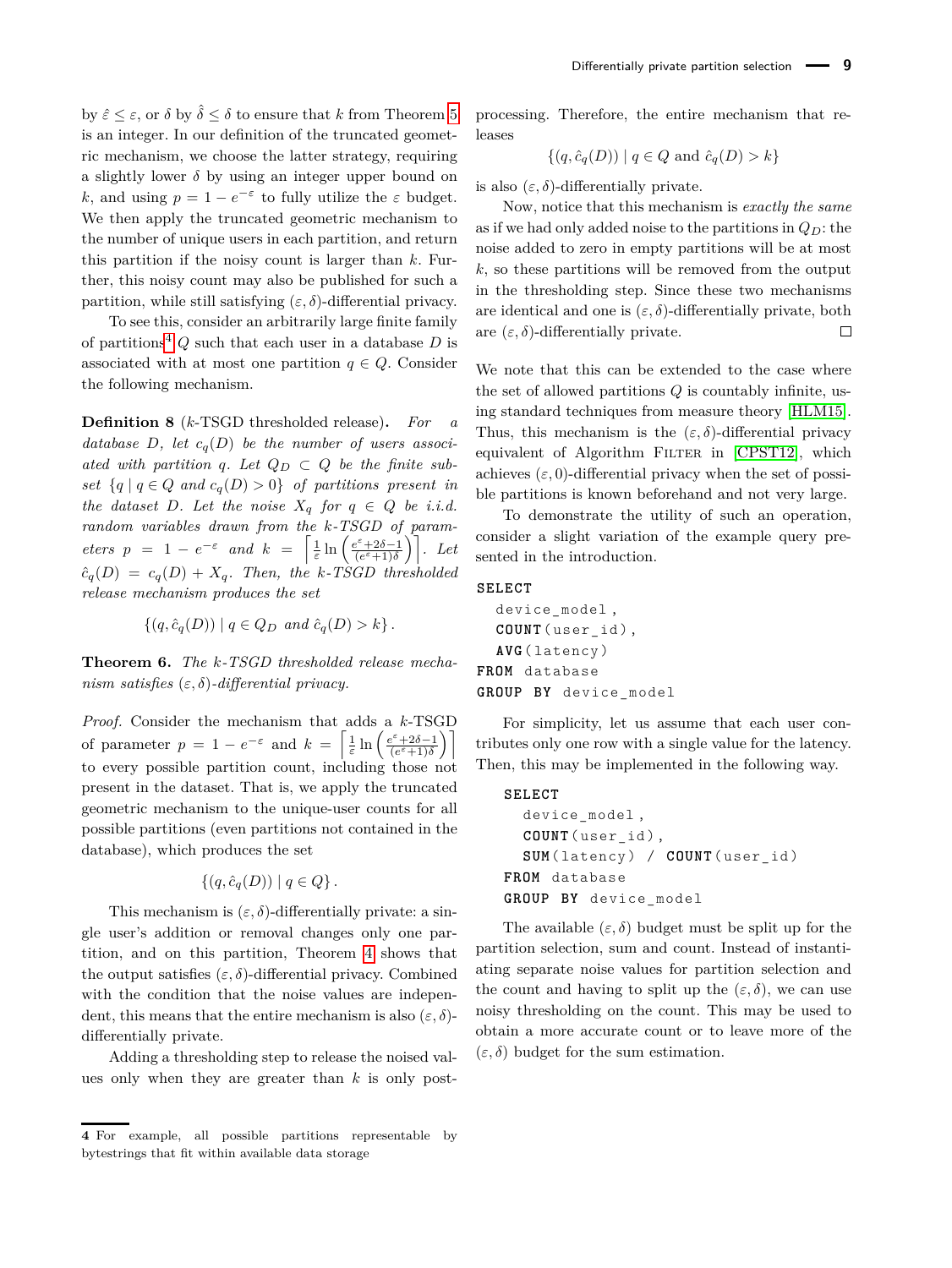### **4 Numerical evaluation**

Theorem [1](#page-3-7) shows that the optimal partition selection primitive  $\pi_{\text{opt}}$  outperforms all other options. How does it compare with the naive strategy of adding Laplace noise and thresholding the result?

**Definition 9** (Laplace partition selection [\[KKMN09\]](#page-13-1))**.** *We denote by* Lap(*b*) *a random variable sampled from a Laplace distribution of mean* 0 *and of scale b. The following partition selection strategy*  $ρ<sub>Lap</sub>$ *, called* Laplacebased partition selection, is  $(\varepsilon, \delta)$ -differentially private:

$$
\rho_{\text{Lap}}(n) = \begin{cases} \text{drop} & \text{if } n + \text{Lap}\left(\frac{1}{\varepsilon}\right) < 1 - \frac{\ln(2\delta)}{\varepsilon} \\ \text{keep} & \text{otherwise.} \end{cases}
$$

*We denote by π*Lap *the corresponding partition selection*  $primitive: \pi_{\text{Lap}}(n) = \mathbb{P}\left[\rho_{\text{Lap}}(n) = \text{keep}\right].$ 

As expected, using the optimal partition selection primitive translates to a larger probability of releasing a partition with the same user. As exemplified in Figure [1,](#page-10-0) the difference is especially large in the high-privacy regime.

To better understand the dependency on *ε* and *δ*, we also compare the *midpoint* obtained for both partition selection strategies  $\rho$ : the number *n* for which the probability of releasing a partition with *n* users is 0*.*5. For Laplace-based partition selection, this *n* is simply the threshold. As Figure [2](#page-10-1) shows, the gains are especially substantial when  $\varepsilon$  is small, and not significant for  $\varepsilon > 1$ . Figure [3](#page-10-2) shows the dependency on  $\delta$ : for a fixed *ε*, there is a *constant* interval between the midpoints of both strategies. Thus, the relative gains are larger for a larger  $\delta$ , since the midpoint is also smaller.

We also verified experimentally that on each partition, the selection mechanism runs in constant, very short time, on the order of 100 nanoseconds on a standard machine. This is not surprising: Theorem [1](#page-3-7) provides a simple, closed-form formula for computing  $\pi_{\text{opt}}(n)$ , and generating the random decision based on this probability is computationally trivial. The performance impact of Laplace-based thresholding is similarly negligible: the only real cost of such simple partition selection strategies is to count the number of unique users *n* in each partition, which is orders of magnitude more computationally intensive than computing  $\pi(n)$ .

### **5 Discussion**

The approach presented in this work is both easy to implement and efficient. Counting the number of unique users per partition can be done in one pass over the data and is massively parallelizable. Furthermore, since there is a relatively small value *k* such that the probability of keeping a partition with  $n \geq k$  users is 1, the counting process can be interrupted as soon as a partition reaches *k* users. This keeps memory usage low (in  $O(k)$ ) without requiring approximate count-distinct algorithms like HyperLogLog [\[FFGM07\]](#page-13-25) for which a more complex sensitivity analysis would be needed.

### **Extension to multiple partitions per user**

Our approach could, in principle, be extended to cases where each user can contribute to  $\kappa > 1$  partitions. Following the intuition of Lemma [1,](#page-3-6) we could list a set of recursive equations defining  $\pi_{\text{opt}}(n)$  as a function of  $\pi_{\text{opt}}(i)$  for  $i < n$ . Sadly, the system of equations quickly gets too large to solve naively. Consider, for example, the case where  $\kappa = 2$ . The differential privacy constraint requires, for all  $n \geq i \geq 0$  and all  $S \subseteq {\text{drop}, \text{keep}}^2$ :

$$
\mathbb{P}[(\rho_{\pi}(n+1), \rho_{\pi}(i+1)) \in S]
$$
  
\n
$$
\leq e^{\varepsilon} \cdot \mathbb{P}[(\rho_{\pi}(n), \rho_{\pi}(i)) \in S] + \delta
$$
  
\n
$$
\mathbb{P}[(\rho_{\pi}(n), \rho_{\pi}(i)) \in S]
$$
  
\n
$$
\leq e^{\varepsilon} \cdot \mathbb{P}[(\rho_{\pi}(n+1), \rho_{\pi}(i+1)) \in S] + \delta
$$

Thus, to maximize  $\pi(n)$ , we have to consider  $32n$ inequalities: *n* possible values of *i*,  $2^{(2^2)} = 16$  possible values of  $S$ , and two inequalities. When  $\kappa$  increases, the total number of inequalities to compute all elements up to *n* is  $O(n^{\kappa}2^{\kappa^2})$ . Some of these inequalities are trivial (e.g., when  $S = \emptyset$  or  $S = {\text{drop, keep}}^{\kappa}$ ), but most are not. We do not know whether it is possible to only consider a small number of these inequalities, and obtain the others "for free".

Furthermore, the recurrence-based proof of optimality of  $\pi_{\text{opt}}$  only holds when we assume that each user contributes to *exactly κ* partitions in the original dataset. As discussed previously, this is relatively frequent when  $\kappa = 1$ , but it rarely happens for larger values of *κ*: in typical datasets, some users contribute to more partitions than others. In that case, *weighing* the contributions of each user differently can bring additional benefits, as can changing each user's strategy based on those of previous users  $[GGK^+20]$  $[GGK^+20]$ . For this generalized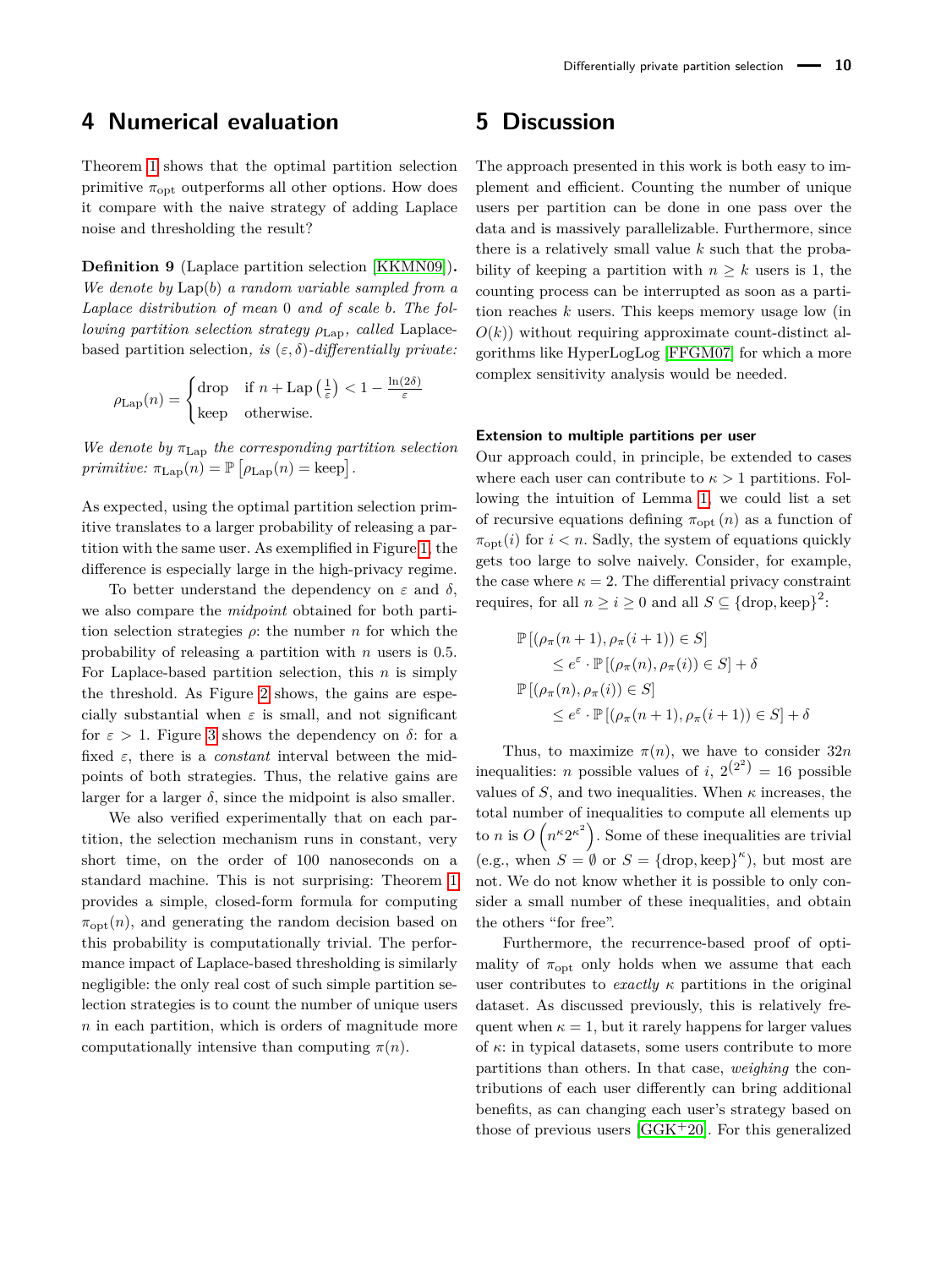<span id="page-10-0"></span>

**Fig. 1.** Probability of releasing a partition depending on the number of unique users, comparing Laplace-based partition selection with  $\pi_{\rm opt}$ . On the left,  $\varepsilon=1$  and  $\delta=10^{-5}$ , on the right,  $\varepsilon=0.1$  and  $\delta=10^{-10}$ .

<span id="page-10-1"></span>

**Fig. 2.** Comparison of the 5th, 50th and 95th percentile of the partition selection strategy *ρ* as a function of *ε*, for *δ* = 10−<sup>5</sup> . The mid-point is plotted as a solid line, while the 5th and 95th percentiles are dashed.

<span id="page-10-2"></span>

**Fig. 3.** Comparison of the 5th, 50th and 95th percentile of the partition strategy *ρ* as a function of *δ*, for *ε* = 0*.*1 (left) and *ε* = 1 (right). The mid-point is plotted as a solid line, while the 5th and 95th percentiles are dashed.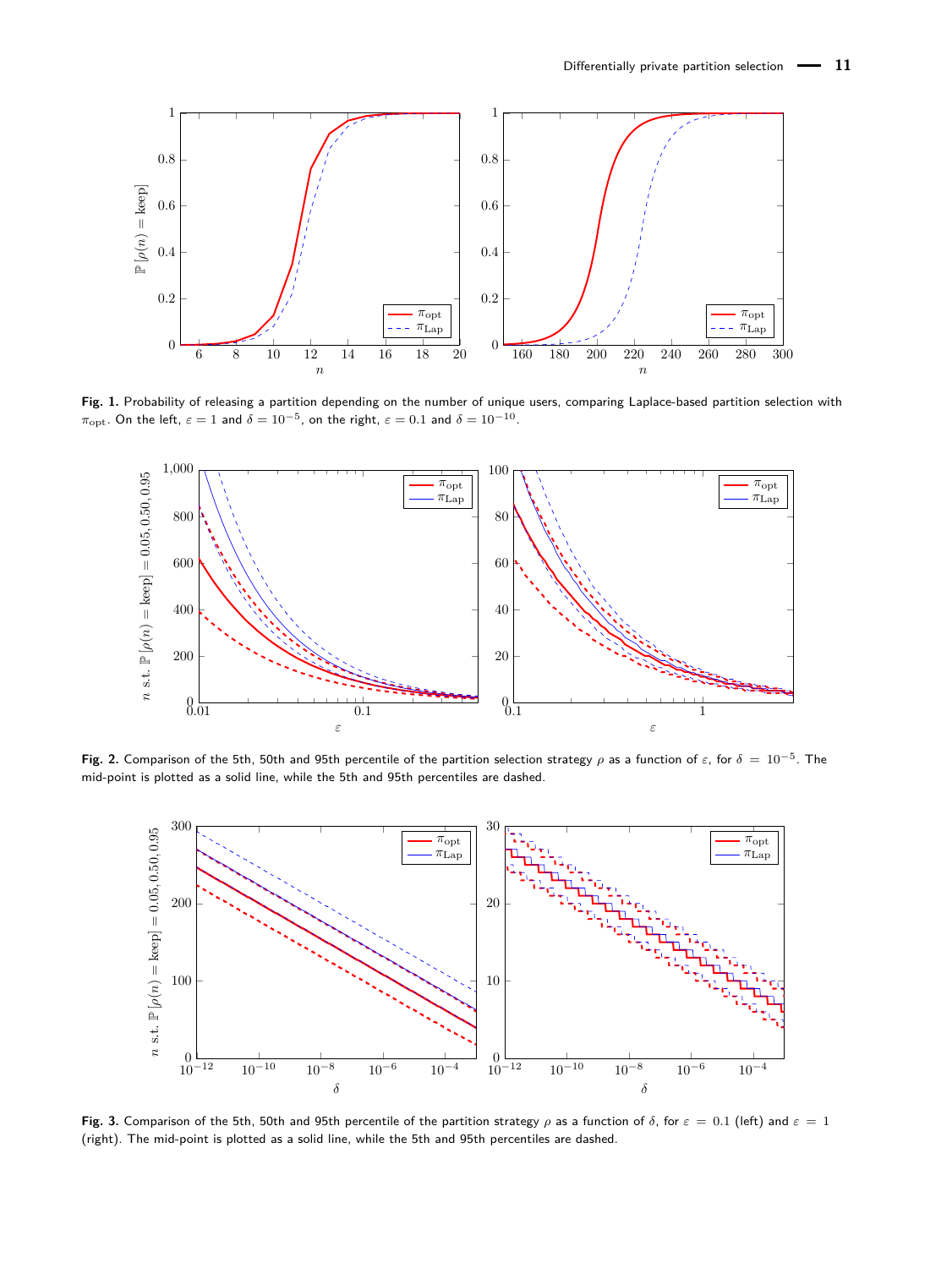problem, it seems difficult to even define what optimality means.

The simplest option to use our approach for  $\kappa > 1$  is to divide the total privacy budget in  $\kappa$ . For generic tooling with strict scalability requirements where the analyst manually specifies *κ*, we recommend using our method (splitting the privacy budget) for  $\kappa \leq 3$ , and weighted Gaussian thresholding (described in  $[GGK^+20]$  $[GGK^+20]$  for  $\kappa > 4$  $\kappa > 4$ . Figure 4 compares the mid-point of the partition selection strategy between  $\pi_{\text{opt}}$ , Laplace-based thresholding, and (non-weighted) Gaussian-based thresholding. It shows that the crossing point happens for  $\kappa = 3$ , this stays true for varying values  $\varepsilon$  and  $\delta$ .

Comparison with weighted Gaussian thresholding is less trivial, since its benefits depend on the data distribution. However, weighted Gaussian thresholding is always better than Gaussian-based thresholding, and is straightforward to implement in a massively parallelizable fashion. We have also observed that its utility benefits are only significant for large  $\kappa$ , so our recommendation to use  $\pi_{\text{opt}}$  for  $\kappa \leq 3$  is likely robust.

Policy-based approaches like those described in  $[GGK^+20]$  $[GGK^+20]$  also provide more utility, but they are not as scalable: since the strategy for each user depends on the choices made by all previous users, the computation cannot be parallelized. It also requires to keep an inmemory histogram of all partitions seen so far, which also does not scale to extremely large datasets. Improving the scalability of such policy-based approaches is an interesting open problem, on which further research would be valuable.

### **Extension to bounded differential privacy**

In the definition of differential privacy we use in this work, neighboring databases differ in a single user being added or removed. This notion is called *unbounded* differential privacy in [\[KM11\]](#page-13-26), by contrast to *bounded* differential privacy, in which neighboring datasets differ in a single user *changing* their data.  $(\varepsilon, \delta)$ -unbounded DP implies  $(2\varepsilon, 2\delta)$ -DP, which provides a trivial way to extend our method to the bounded version of the definition: simply divide the privacy budget by two. This method outperforms Laplace-based thresholding, since Laplace noise of scale  $2/\varepsilon$  must be added in the bounded setting (since  $L_1$ -sensitivity is 2 and no longer 1). Further, when  $k$  from Theorem  $5$  is an integer, this noise distribution exactly achieves the lower bound on the loss from [\[GV16\]](#page-13-21), and is therefore optimal for arbitrary symmetric loss functions.

### **Extension to weighted sampling**

Another extension to this work was developed independently in [\[CGSS21\]](#page-12-3): the authors consider the problem of *differentially private weighted sampling*, where the partitions to be selected are also sampled to generate a compact summary of the data, rather than the maximal dataset. In the extreme case when the sampling probability is one, this is equivalent to partition selection.

#### **Other possible extensions**

The truncated geometric mechanism can be used as a building block to replace the Laplace or geometric mechanism in situations where  $(\varepsilon, \delta)$ -DP with  $\delta > 0$  is acceptable. Similarly to the truncated Laplace mechanism [\[GDGK20\]](#page-13-20), this building block is optimal for integer-valued functions.

To see how such a building block could be used in practice, consider the problem of releasing a histogram where some partitions are known in advance (call them *public partitions*), and some are not and must be discovered using the private data (*private partitions*). Note that some public partitions might be absent from the private data. In that case, one could add truncated geometric noise to all partitions (public *and* private), and use two distinct thresholds: one given by the formula for *k* in Definition [7,](#page-6-1) and an arbitrary one *t*.

- *k* is used to threshold the partitions present in the private data *but not in the list of public partitions*;
- *t* is used to threshold the public partitions (whether or not they are also in the private data).

The second threshold *t* can be arbitrary, and allows an analyst to control the trade-off between false positives and false negatives. For example, setting  $t = 0$  guarantees that all public partitions that appear in the private data are present in the output (no false negatives), at the cost of having a potentially large number of public partitions appearing in the output even though they were not present (many false positives). Conversely, setting  $t = k$  guarantees that *only* the partitions present in the private data can be present in the output (no false positives), at the cost of dropping potentially many of them (many false negatives). Intermediate values of *t* can allow an analyst to more finely tune this trade-off depending on the application.

We postulate that this building block could be used in a variety of different settings, and combined with existing techniques. For example, one could build a vari-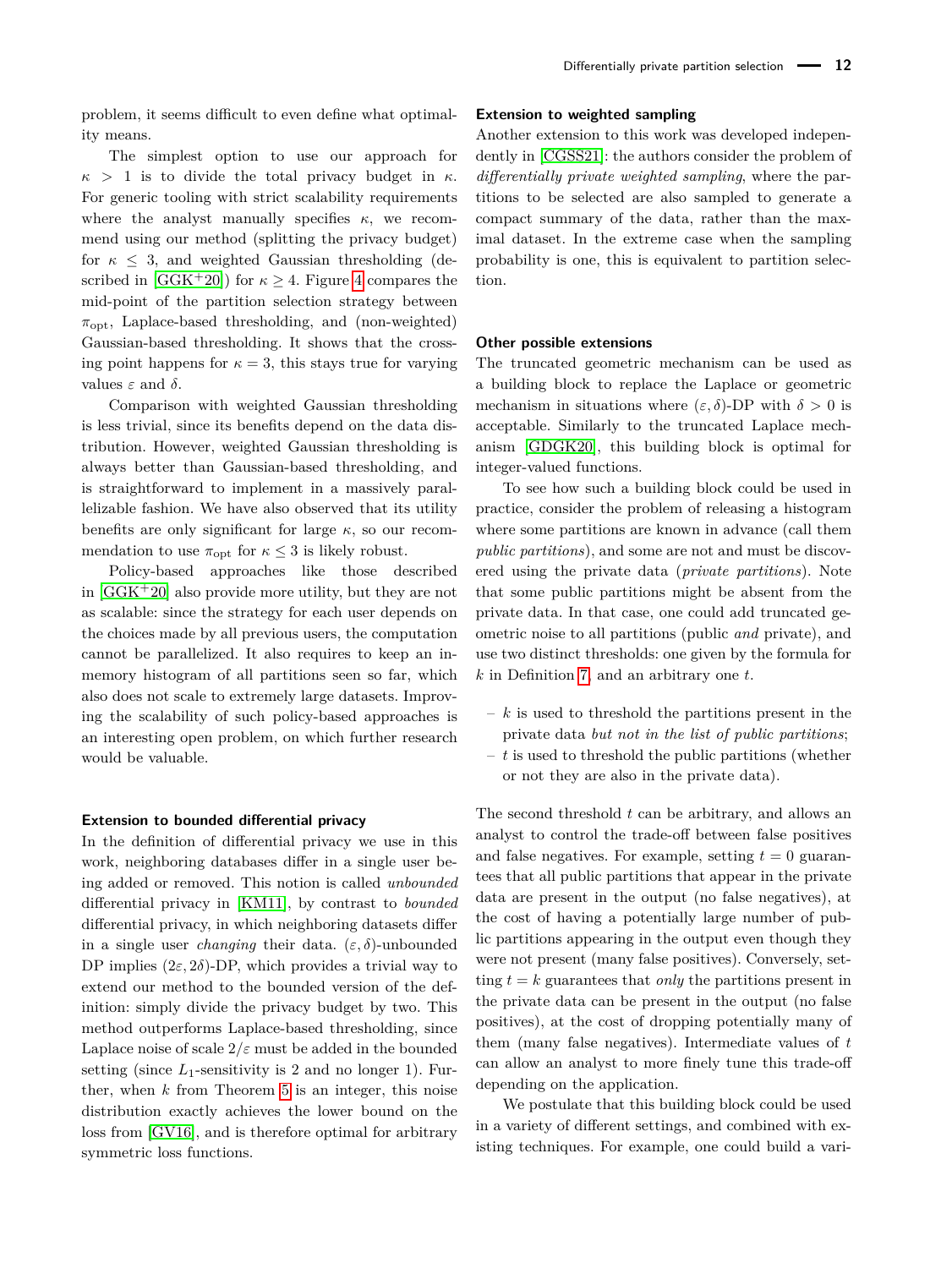<span id="page-12-2"></span>

**Fig. 4.** Comparison of the mid-point of the partition selection strategy *ρ* as a function of *κ*, for  $\varepsilon = 1$  and  $\delta = 10^{-5}$ . For  $\kappa > 1$ , the privacy budget is divided by *κ* for  $\pi_{\text{opt}}$  and  $\pi_{\text{Lap}}$ ; for  $\pi_{\text{Gauss}}$ , we use the formula in [\[BW18\]](#page-12-4) to derive the standard deviation of Gaussian noise, and we split the *δ* between noise and thresholding to minimize the threshold.

ant of the standard vector technique  $[DNR^+09]$  $[DNR^+09]$  that uses the truncated geometric mechanism instead of the Laplace mechanism to add noise to the output of the queries and to the threshold. This could be used to efficiently simulate the standard vector technique on a very large number of queries, most of which are deterministically below the threshold and can be skipped during computation. Formalizing this intuition and using it for partition selection with  $\kappa > 1$  is left to future work.

## **6 Conclusion**

We introduced an optimal primitive for differentially private partition selection, a special case of differentially private set union where the sensitivity is 1. This optimal approach is simple to implement and efficient. It outperforms Laplace-based thresholding; the utility gain is especially significant in the high-privacy (small  $\varepsilon$ ) regime. Besides the possible research directions outlined previously, this work leaves two open questions. Is it possible to extend this optimal approach to larger sensitivities in a simple and efficient manner? Furthermore, is it possible to combine this primitive with existing approaches to differentially private set union  $[GGK^+20]$  $[GGK^+20]$ , like weighted histograms or policy-based strategies?

### **7 Acknowledgments**

The authors gratefully acknowledge Alex Kulesza, Chao Li, Michael Daub, Kareem Amin, Peter Dickman, Peter Kairouz, and the PETS reviewers for their helpful feedback on this work.

D.D. was employed by Google and ETH Zurich at the time of this work. This research received no specific grant from any funding agency in the public, commercial, or not-for-profit sector.

### **References**

- <span id="page-12-0"></span>[ACC12] Gergely Acs, Claude Castelluccia, and Rui Chen. Differentially private histogram publishing through lossy compression. In 2012 IEEE 12th International Conference on Data Mining, pages 1–10. IEEE, 2012.
- <span id="page-12-1"></span>[BHE+18] Johes Bater, Xi He, William Ehrich, Ashwin Machanavajjhala, and Jennie Rogers. Shrinkwrap: Differentially-private query processing in private data federations. arXiv preprint arXiv:1810.01816, 2018.
- <span id="page-12-4"></span>[BW18] Borja Balle and Yu-Xiang Wang. Improving the gaussian mechanism for differential privacy: Analytical calibration and optimal denoising. In International Conference on Machine Learning, pages 394–403. PMLR, 2018.
- <span id="page-12-3"></span>[CGSS21] Edith Cohen, Ofir Geri, Tamas Sarlos, and Uri Stemmer. Differentially private weighted sampling. In Arindam Banerjee and Kenji Fukumizu, editors, Proceedings of The 24th International Conference on Artificial Intelligence and Statistics, volume 130 of Proceedings of Machine Learning Research, pages 2404–2412. PMLR, 13–15 Apr 2021.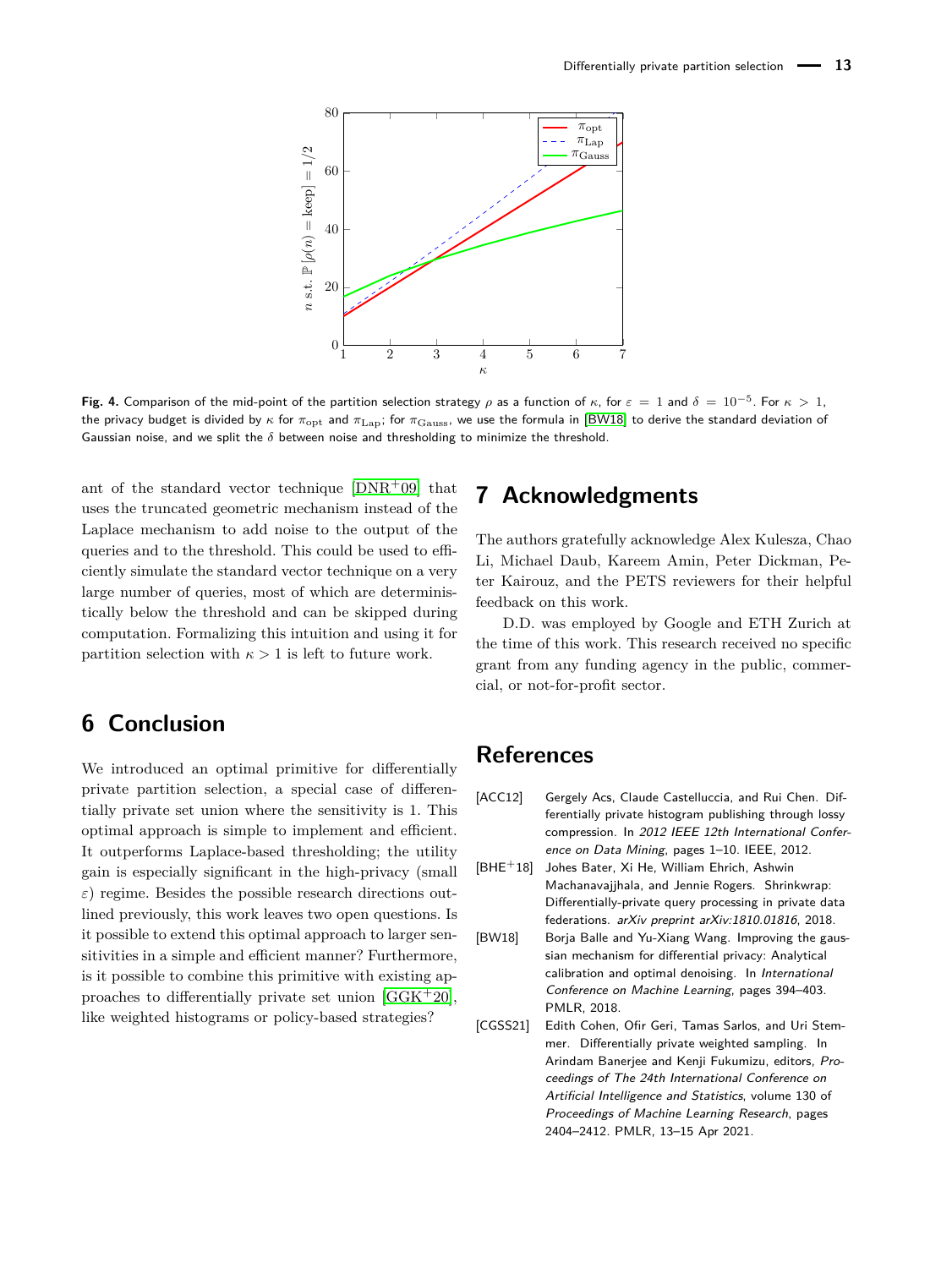- <span id="page-13-10"></span>[CPST11] Graham Cormode, Magda Procopiuc, Divesh Srivastava, and Thanh TL Tran. Differentially private publication of sparse data. arXiv preprint arXiv:1103.0825, 2011.
- <span id="page-13-24"></span>[CPST12] Graham Cormode, Cecilia Procopiuc, Divesh Srivastava, and Thanh TL Tran. Differentially private summaries for sparse data. In Proceedings of the 15th International Conference on Database Theory, pages 299–311, 2012.
- <span id="page-13-18"></span>[DMNS06] Cynthia Dwork, Frank McSherry, Kobbi Nissim, and Adam Smith. Calibrating noise to sensitivity in private data analysis. In Theory of Cryptography Conference, pages 265–284. Springer, 2006.
- <span id="page-13-11"></span>[DNR+09] Cynthia Dwork, Moni Naor, Omer Reingold, Guy N Rothblum, and Salil Vadhan. On the complexity of differentially private data release: efficient algorithms and hardness results. In Proceedings of the forty-first annual ACM symposium on Theory of computing, pages 381–390, 2009.
- <span id="page-13-12"></span>[DR14] Cynthia Dwork and Aaron Roth. The algorithmic foundations of differential privacy. Foundations and Trends in Theoretical Computer Science, 9(3-4):211– 407, 2014.
- <span id="page-13-4"></span>[DWHL11] Bolin Ding, Marianne Winslett, Jiawei Han, and Zhenhui Li. Differentially private data cubes: optimizing noise sources and consistency. In Proceedings of the 2011 ACM SIGMOD International Conference on Management of data, pages 217–228, 2011.
- <span id="page-13-25"></span>[FFGM07] Philippe Flajolet, Éric Fusy, Olivier Gandouet, and Frédéric Meunier. Hyperloglog: the analysis of a near-optimal cardinality estimation algorithm. In Discrete Mathematics and Theoretical Computer Science, pages 137–156. Discrete Mathematics and Theoretical Computer Science, 2007.
- <span id="page-13-20"></span>[GDGK20] Quan Geng, Wei Ding, Ruiqi Guo, and Sanjiv Kumar. Tight analysis of privacy and utility tradeoff in approximate differential privacy. In International Conference on Artificial Intelligence and Statistics, pages 89–99, 2020.
- <span id="page-13-0"></span>[GGK+20] Sivakanth Gopi, Pankaj Gulhane, Janardhan Kulkarni, Judy Hanwen Shen, Milad Shokouhi, and Sergey Yekhanin. Differentially private set union. arXiv preprint arXiv:2002.09745, 2020.
- <span id="page-13-19"></span>[GRS12] Arpita Ghosh, Tim Roughgarden, and Mukund Sundararajan. Universally utility-maximizing privacy mechanisms. SIAM Journal on Computing, 41(6):1673–1693, 2012.
- <span id="page-13-21"></span>[GV16] Quan Geng and Pramod Viswanath. Optimal noise adding mechanisms for approximate differential privacy. IEEE Transactions on Information Theory, 62(2):952–969, Feb 2016.
- <span id="page-13-23"></span>[HLM15] Naoise Holohan, Douglas J Leith, and Oliver Mason. Differential privacy in metric spaces: Numerical, categorical and functional data under the one roof. Information Sciences, 305:256–268, 2015.
- <span id="page-13-3"></span>[HRMS09] Michael Hay, Vibhor Rastogi, Gerome Miklau, and Dan Suciu. Boosting the accuracy of differentiallyprivate histograms through consistency. arXiv preprint arXiv:0904.0942, 2009.
- <span id="page-13-22"></span>[IK06] Seidu Inusah and Tomasz J Kozubowski. A discrete analogue of the laplace distribution. Journal of statistical planning and inference, 136(3):1090–1102, 2006.
- <span id="page-13-16"></span>[JNS18] Noah Johnson, Joseph P Near, and Dawn Song. Towards practical differential privacy for sql queries. Proceedings of the VLDB Endowment, 11(5):526– 539, 2018.
- <span id="page-13-1"></span>[KKMN09] Aleksandra Korolova, Krishnaram Kenthapadi, Nina Mishra, and Alexandros Ntoulas. Releasing search queries and clicks privately. In Proceedings of the 18th international conference on World wide web, pages 171–180, 2009.
- <span id="page-13-26"></span>[KM11] Daniel Kifer and Ashwin Machanavaiihala. No free lunch in data privacy. In Proceedings of the 2011 ACM SIGMOD International Conference on Management of data, pages 193–204, 2011.
- <span id="page-13-15"></span>[KMS20] Haim Kaplan, Yishay Mansour, and Uri Stemmer. The sparse vector technique, revisited. arXiv preprint arXiv:2010.00917, 2020.
- <span id="page-13-17"></span>[KTH+19] Ios Kotsogiannis, Yuchao Tao, Xi He, Maryam Fanaeepour, Ashwin Machanavajjhala, Michael Hay, and Gerome Miklau. Privatesql: a differentially private sql query engine. Proceedings of the VLDB Endowment, 12(11):1371–1384, 2019.
- <span id="page-13-13"></span>[LC14] Jaewoo Lee and Christopher W Clifton. Top-k frequent itemsets via differentially private fp-trees. In Proceedings of the 20th ACM SIGKDD international conference on Knowledge discovery and data mining, pages 931–940, 2014.
- <span id="page-13-14"></span>[LSL16] Min Lyu, Dong Su, and Ninghui Li. Understanding the sparse vector technique for differential privacy. arXiv preprint arXiv:1603.01699, 2016.
- <span id="page-13-9"></span>[LXJ14] Haoran Li, Li Xiong, and Xiaoqian Jiang. Differentially private synthesization of multi-dimensional data using copula functions. In Advances in database technology: proceedings. International conference on extending database technology, volume 2014, page 475. NIH Public Access, 2014.
- <span id="page-13-2"></span>[WZL+19] Royce J Wilson, Celia Yuxin Zhang, William Lam, Damien Desfontaines, Daniel Simmons-Marengo, and Bryant Gipson. Differentially private SQL with bounded user contribution. arXiv preprint arXiv:1909.01917, 2019.
- <span id="page-13-5"></span>[XWG10] Xiaokui Xiao, Guozhang Wang, and Johannes Gehrke. Differential privacy via wavelet transforms. IEEE Transactions on knowledge and data engineering, 23(8):1200–1214, 2010.
- <span id="page-13-6"></span>[XXFG12] Yonghui Xiao, Li Xiong, Liyue Fan, and Slawomir Goryczka. Dpcube: differentially private histogram release through multidimensional partitioning. arXiv preprint arXiv:1202.5358, 2012.
- <span id="page-13-7"></span>[XZX+13] Jia Xu, Zhenjie Zhang, Xiaokui Xiao, Yin Yang, Ge Yu, and Marianne Winslett. Differentially private histogram publication. The VLDB Journal, 22(6):797–822, 2013.
- <span id="page-13-8"></span>[ZCP+17] Jun Zhang, Graham Cormode, Cecilia M Procopiuc, Divesh Srivastava, and Xiaokui Xiao. Privbayes: Private data release via bayesian networks. ACM Transactions on Database Systems (TODS), 42(4):1–